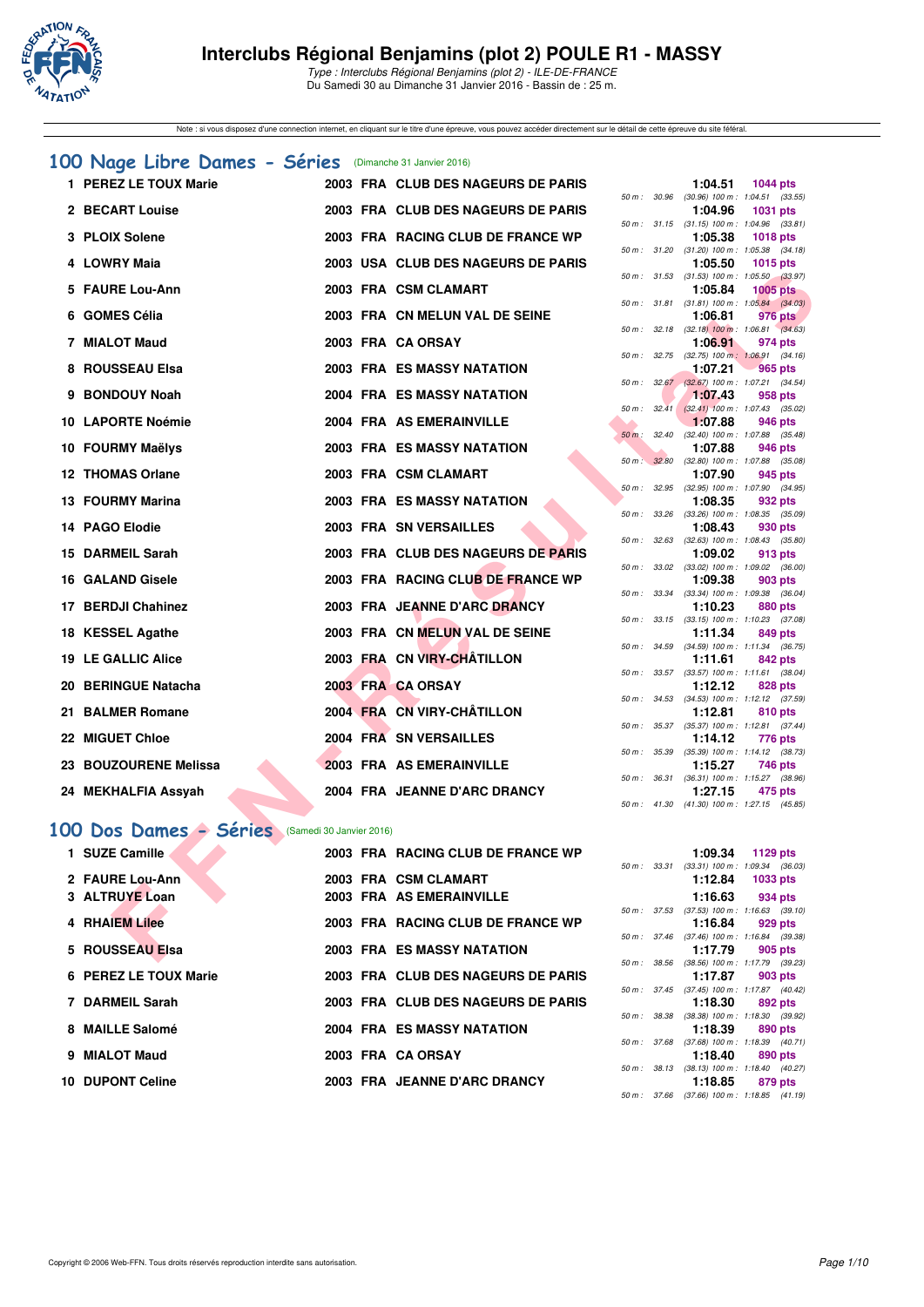

Type : Interclubs Régional Benjamins (plot 2) - ILE-DE-FRANCE Du Samedi 30 au Dimanche 31 Janvier 2016 - Bassin de : 25 m.

# **100 Dos Dames - Séries (suite)**

| 11 RABEMANANJARA Jade 2004 FRA CN VIRY-CHÂTILLON |  |                                    |  | 1:19.03                                                      |         | 874 pts |
|--------------------------------------------------|--|------------------------------------|--|--------------------------------------------------------------|---------|---------|
|                                                  |  |                                    |  | 50 m: 38.64 (38.64) 100 m: 1:19.03 (40.                      |         |         |
| <b>12 ZAID KERMORGANT Lise</b>                   |  | 2003 FRA CLUB DES NAGEURS DE PARIS |  | 1:19.30                                                      |         | 867 pts |
|                                                  |  |                                    |  | 50 m: 38.28 (38.28) 100 m: 1:19.30 (41.                      |         |         |
| 13 GOMES Célia                                   |  | 2003 FRA CN MELUN VAL DE SEINE     |  | 1:20.61                                                      | 836 pts |         |
|                                                  |  |                                    |  | 50 m: 39.27 (39.27) 100 m: 1:20.61 (41.                      |         |         |
| 14 BONDOUY Noah                                  |  | <b>2004 FRA ES MASSY NATATION</b>  |  | 1:21.06 825 pts                                              |         |         |
| 15 FARHAT Manon                                  |  | 2003 FRA CN MELUN VAL DE SEINE     |  | 50 m: 39.40 (39.40) 100 m: 1:21.06 (41.<br>1:21.45           |         |         |
|                                                  |  |                                    |  | 50 m: 39.60 (39.60) 100 m: 1:21.45 (41.                      | 815 pts |         |
| <b>16 CHESNEAU Justine</b>                       |  | <b>2003 FRA ES MASSY NATATION</b>  |  | 1:21.64                                                      | 811 pts |         |
|                                                  |  |                                    |  | 50 m : 40.56 (40.56) 100 m : 1:21.64 (41.                    |         |         |
| 17 LAPORTE Noémie                                |  | 2004 FRA AS EMERAINVILLE           |  | 1:22.25 797 pts                                              |         |         |
|                                                  |  |                                    |  | 50 m : 40.13 (40.13) 100 m : 1:22.25 (42.                    |         |         |
| 18 BERDJI Chahinez                               |  | 2003 FRA JEANNE D'ARC DRANCY       |  | 1:24.06                                                      |         | 755 pts |
|                                                  |  |                                    |  | 50 m: 40.92 (40.92) 100 m: 1:24.06 (43.                      |         |         |
| <b>19 GALLANT Apolline</b>                       |  | <b>2004 FRA SN VERSAILLES</b>      |  | $1:24.48$ 745 pts                                            |         |         |
| 20 LE GALLIC Alice                               |  | 2003 FRA CN VIRY-CHÂTILLON         |  | 50 m: 40.51 (40.51) 100 m: 1:24.48 (43.                      |         |         |
|                                                  |  |                                    |  | $1:24.57$ 743 pts<br>50 m: 39.98 (39.98) 100 m: 1:24.57 (44. |         |         |
| 21 BERINGUE Natacha                              |  | 2003 FRA CA ORSAY                  |  | 1:25.18                                                      |         | 729 pts |
|                                                  |  |                                    |  | 50 m : 41.56 (41.56) 100 m : 1:25.18 (43.                    |         |         |
| 22 MIGUET Chloe                                  |  | <b>2004 FRA SN VERSAILLES</b>      |  | 1:25.77 716 pts                                              |         |         |
|                                                  |  |                                    |  | 50 m: 42.03 (42.03) 100 m: 1:25.77 (43.                      |         |         |
| 23 BOUBTANE Anais                                |  | 2004 FRA CSM CLAMART               |  | $1:44.91$ 353 pts                                            |         |         |
|                                                  |  |                                    |  | 50 m: 51.56 (51.56) 100 m: 1:44.91 (53.                      |         |         |
| --- SAÏDI Hana                                   |  | 2003 FRA CLUB DES NAGEURS DE PARIS |  | <b>DSQ Vi</b>                                                |         |         |
|                                                  |  |                                    |  |                                                              |         |         |

#### **[100 Brasse Dames - Séries](http://www.ffnatation.fr/webffn/resultats.php?idact=nat&go=epr&idcpt=36753&idepr=22)** (Dimanche 31 Janvier 2016)

| IJ FANIJAI MAIJUI              |  | ZUUJ FRA CN MELUN VAL DE JEINE     |              | .             | <b>OTO PIS</b>                                               |
|--------------------------------|--|------------------------------------|--------------|---------------|--------------------------------------------------------------|
| <b>16 CHESNEAU Justine</b>     |  | 2003 FRA ES MASSY NATATION         |              | 1:21.64       | 50 m: 39.60 (39.60) 100 m: 1:21.45 (41.85)<br>811 pts        |
| 17 LAPORTE Noémie              |  | 2004 FRA AS EMERAINVILLE           |              | 1:22.25       | 50 m: 40.56 (40.56) 100 m: 1:21.64 (41.08)<br>797 pts        |
|                                |  |                                    |              |               | 50 m: 40.13 (40.13) 100 m: 1:22.25 (42.12)                   |
| 18 BERDJI Chahinez             |  | 2003 FRA JEANNE D'ARC DRANCY       |              | 1:24.06       | 755 pts<br>50 m : 40.92 (40.92) 100 m : 1:24.06 (43.14)      |
| <b>19 GALLANT Apolline</b>     |  | 2004 FRA SN VERSAILLES             |              | 1:24.48       | 745 pts<br>50 m: 40.51 (40.51) 100 m: 1:24.48 (43.97)        |
| 20 LE GALLIC Alice             |  | 2003 FRA CN VIRY-CHÂTILLON         |              | 1:24.57       | 743 pts                                                      |
| 21 BERINGUE Natacha            |  | 2003 FRA CA ORSAY                  |              | 1.25.18       | 50 m: 39.98 (39.98) 100 m: 1:24.57 (44.59)<br>729 pts        |
|                                |  |                                    |              |               | 50 m : 41.56 (41.56) 100 m : 1:25.18 (43.62)                 |
| 22 MIGUET Chloe                |  | 2004 FRA SN VERSAILLES             |              | 1:25.77       | <b>716 pts</b><br>50 m: 42.03 (42.03) 100 m: 1:25.77 (43.74) |
| <b>23 BOUBTANE Anais</b>       |  | 2004 FRA CSM CLAMART               |              | 1:44.91       | <b>353 pts</b>                                               |
| --- SAÏDI Hana                 |  | 2003 FRA CLUB DES NAGEURS DE PARIS |              | <b>DSQ Vi</b> | 50 m: 51.56 (51.56) 100 m: 1:44.91 (53.35)                   |
| 00 Brasse Dames - Séries       |  |                                    |              |               |                                                              |
|                                |  | (Dimanche 31 Janvier 2016)         |              |               |                                                              |
| 1 SEVERYNS Alix                |  | 2003 FRA CLUB DES NAGEURS DE PARIS |              | 1:22.16       | 1025 pts<br>50 m: 39.51 (39.51) 100 m: 1:22.16 (42.65)       |
| 2 RHAIEM Lilee                 |  | 2003 FRA RACING CLUB DE FRANCE WP  |              | 1:22.66       | <b>1014 pts</b>                                              |
| 3 GNAZALE Charline             |  | 2003 FRA AS EMERAINVILLE           | 50 m : 38.62 | 1:23.66       | $(38.62)$ 100 m : 1:22.66 $(44.04)$<br>991 pts               |
| 4 RODRIGUES Chloé              |  | 2003 FRA ES MASSY NATATION         |              | 1:23.90       | 50 m: 39.45 (39.45) 100 m: 1:23.66 (44.21)<br>986 pts        |
|                                |  |                                    |              |               | 50 m: 40.59 (40.59) 100 m: 1:23.90 (43.31)                   |
| 5 HUMBERT Juliette             |  | <b>2003 FRA SN VERSAILLES</b>      |              | 1:24.83       | 965 pts<br>50 m: 40.46 (40.46) 100 m: 1:24.83 (44.37)        |
| 6 SAÏDI Hana                   |  | 2003 FRA CLUB DES NAGEURS DE PARIS |              | 1:25.43       | 952 pts                                                      |
| 7 MAUPOUX Nina                 |  | 2004 FRA CN VIRY-CHÂTILLON         |              | 1:25.55       | 50 m: 40.90 (40.90) 100 m: 1:25.43 (44.53)<br>949 pts        |
|                                |  |                                    | 50 m : 40.80 |               | (40.80) 100 m: 1:25.55 (44.75)                               |
| 8 MAILLE Salomé                |  | <b>2004 FRA ES MASSY NATATION</b>  |              | 1:26.51       | 928 pts<br>50 m: 40.71 (40.71) 100 m: 1:26.51 (45.80)        |
| 9 CHESNEAU Justine             |  | <b>2003 FRA ES MASSY NATATION</b>  |              | 1:26.96       | 919 pts                                                      |
| 10 SUZE Camille                |  | 2003 FRA RACING CLUB DE FRANCE WP  |              | 1:27.99       | 50 m: 41.34 (41.34) 100 m: 1:26.96 (45.62)<br>896 pts        |
| 11 DUPONT Celine               |  | 2003 FRA JEANNE D'ARC DRANCY       |              | 1:28.07       | 50 m: 41.66 (41.66) 100 m: 1:27.99 (46.33)<br>895 pts        |
|                                |  |                                    |              |               | 50 m: 41.24 (41.24) 100 m: 1:28.07 (46.83)                   |
| <b>12 GALLANT Apolline</b>     |  | 2004 FRA SN VERSAILLES             |              | 1:28.22       | 892 pts<br>50 m: 41.03 (41.03) 100 m: 1:28.22 (47.19)        |
| 13 GUILBAUD Charlotte          |  | 2004 FRA CA ORSAY                  |              | 1:28.38       | 888 pts                                                      |
| 14 LOHEZIC Célia               |  | 2003 FRA CN MELUN VAL DE SEINE     |              | 1:28.52       | 50 m: 41.15 (41.15) 100 m: 1:28.38 (47.23)<br>885 pts        |
|                                |  |                                    |              |               | 50 m: 42.75 (42.75) 100 m: 1:28.52 (45.77)                   |
| 15 BARDIN Lola                 |  | 2003 FRA ES MASSY NATATION         |              | 1:29.13       | 872 pts<br>50 m: 41.43 (41.43) 100 m: 1:29.13 (47.70)        |
| 16 SUTEAU Soraya               |  | 2003 FRA CLUB DES NAGEURS DE PARIS |              | 1:29.97       | 855 pts                                                      |
| <b>17 ZAID KERMORGANT Lise</b> |  | 2003 FRA CLUB DES NAGEURS DE PARIS |              | 1:30.83       | 50 m: 43.38 (43.38) 100 m: 1:29.97 (46.59)<br>837 pts        |
| <b>18 SALEM Lindsey</b>        |  | 2003 FRA JEANNE D'ARC DRANCY       |              |               | 50 m: 42.96 (42.96) 100 m: 1:30.83 (47.87)                   |
|                                |  |                                    |              | 1:31.24       | 828 pts<br>50 m: 42.98 (42.98) 100 m: 1:31.24 (48.26)        |
| 19 KESSEL Agathe               |  | 2003 FRA CN MELUN VAL DE SEINE     |              | 1:31.67       | 820 pts<br>50 m: 43.09 (43.09) 100 m: 1:31.67 (48.58)        |
| 20 BALMER Romane               |  | 2004 FRA CN VIRY-CHÂTILLON         |              | 1:33.33       | 786 pts                                                      |
| 21 DJEMAOUI Lahna              |  | 2004 FRA CA ORSAY                  |              | 1:34.44       | 50 m: 44.38 (44.38) 100 m: 1:33.33 (48.95)<br>764 pts        |
|                                |  |                                    |              |               |                                                              |

|                  |       | 1:19.03           | 874 pts             |  |
|------------------|-------|-------------------|---------------------|--|
| 50 m : 38.64     |       | $(38.64) 100 m$ : | 1:19.03 (40.39)     |  |
|                  |       | 1:19.30           | 867 pts             |  |
| 50 m: 38.28      |       | $(38.28)$ 100 m : | $1:19.30$ $(41.02)$ |  |
|                  |       | 1:20.61           | 836 pts             |  |
| $50 m$ :         | 39.27 | $(39.27)$ 100 m : | $1:20.61$ $(41.34)$ |  |
|                  |       | 1:21.06           | 825 pts             |  |
| 50 m: 39.40      |       | $(39.40)$ 100 m : | 1:21.06 (41.66)     |  |
|                  |       | 1:21.45           | 815 pts             |  |
| 50 m : 39.60     |       | $(39.60)$ 100 m : | $1:21.45$ $(41.85)$ |  |
|                  |       | 1:21.64           | 811 pts             |  |
| $50 m$ : $40.56$ |       | $(40.56)$ 100 m : | $1:21.64$ $(41.08)$ |  |
|                  |       | 1:22.25           | <b>797 pts</b>      |  |
| $50 m$ : $40.13$ |       | $(40.13)$ 100 m : | $1:22.25$ $(42.12)$ |  |
|                  |       | 1:24.06           | 755 pts             |  |
| 50 m: 40.92      |       | $(40.92)$ 100 m : | $1:24.06$ $(43.14)$ |  |
|                  |       | 1:24.48           | $-745$ pts          |  |
| $50 m$ : $40.51$ |       | $(40.51)$ 100 m : | 1:24.48 (43.97)     |  |
|                  |       | 1:24.57           | 743 pts             |  |
| 50 m :           | 39.98 | $(39.98)$ 100 m : | 1:24.57 (44.59)     |  |
|                  |       | 1:25.18           | 729 pts             |  |
| $50 m$ : 41.56   |       | $(41.56) 100 m$ : | 1:25.18 (43.62)     |  |
|                  |       | 1:25.77           | <b>716 pts</b>      |  |
| 50 m :           | 42.03 | $(42.03)$ 100 m : | 1:25.77 (43.74)     |  |
|                  |       | 1:44.91           | 353 pts             |  |
| $50 m$ :         | 51.56 | $(51.56) 100 m$ : | 1:44.91 (53.35)     |  |
|                  |       | DSQ Vi            |                     |  |

|             |       | 1:22.16           | 1025 pts            |
|-------------|-------|-------------------|---------------------|
| 50 m: 39.51 |       | $(39.51)$ 100 m : | 1:22.16 (42.65)     |
|             |       | 1:22.66           | <b>1014 pts</b>     |
| $50 m$ :    | 38.62 | $(38.62)$ 100 m : | 1:22.66 (44.04)     |
|             |       | 1:23.66           | 991 pts             |
| 50 m :      | 39.45 | $(39.45)$ 100 m : | 1:23.66 (44.21)     |
|             |       | 1:23.90           | 986 pts             |
| 50 m :      | 40.59 | $(40.59)$ 100 m : | 1:23.90 (43.31)     |
|             |       | 1:24.83           | 965 pts             |
| $50 m$ :    | 40.46 | $(40.46)$ 100 m : | 1:24.83 (44.37)     |
|             |       | 1:25.43           | 952 pts             |
| $50 m$ :    | 40.90 | $(40.90)$ 100 m : | 1:25.43 (44.53)     |
|             |       | 1:25.55           | 949 pts             |
| $50 m$ :    | 40.80 | $(40.80)$ 100 m : | 1:25.55(44.75)      |
|             |       | 1:26.51           | 928 pts             |
| $50 m$ :    | 40.71 | $(40.71)$ 100 m : | $1:26.51$ $(45.80)$ |
|             |       | 1:26.96           | 919 pts             |
| $50 m$ :    | 41.34 | $(41.34) 100 m$ : | 1:26.96 (45.62)     |
|             |       | 1:27.99           | 896 pts             |
| $50 m$ :    | 41.66 | $(41.66) 100 m$ : | 1:27.99 (46.33)     |
|             |       | 1:28.07           | 895 pts             |
| $50 m$ :    | 41.24 | $(41.24) 100 m$ : | 1:28.07 (46.83)     |
|             |       | 1:28.22           | 892 pts             |
| $50 m$ :    | 41.03 | $(41.03) 100 m$ : | $1:28.22$ $(47.19)$ |
|             |       | 1:28.38           | 888 pts             |
| $50 m$ :    | 41.15 | $(41.15) 100 m$ : | 1:28.38 (47.23)     |
|             |       | 1:28.52           | 885 pts             |
| $50 m$ :    | 42.75 | $(42.75)$ 100 m : | 1:28.52 (45.77)     |
|             |       | 1:29.13           | 872 pts             |
| $50 m$ :    | 41.43 | $(41.43) 100 m$ : | (47.70)<br>1:29.13  |
|             |       | 1:29.97           | 855 pts             |
| $50 m$ :    | 43.38 | $(43.38) 100 m$ : | 1:29.97 (46.59)     |
|             |       | 1:30.83           | 837 pts             |
| $50 m$ :    | 42.96 | $(42.96)$ 100 m : | 1:30.83 (47.87)     |
|             |       | 1:31.24           | 828 pts             |
| $50 m$ :    | 42.98 | $(42.98) 100 m$ : | 1:31.24 (48.26)     |
|             |       | 1:31.67           | 820 pts             |
| $50 m$ :    | 43.09 | $(43.09)$ 100 m : | 1:31.67 (48.58)     |
|             |       | 1:33.33           | <b>786 pts</b>      |
| $50 m$ :    | 44.38 | $(44.38) 100 m$ : | 1:33.33 (48.95)     |
|             |       | 1:34.44           | 764 pts             |
| $50 m$ :    | 44.75 | $(44.75) 100 m$ : | 1:34.44<br>(49.69)  |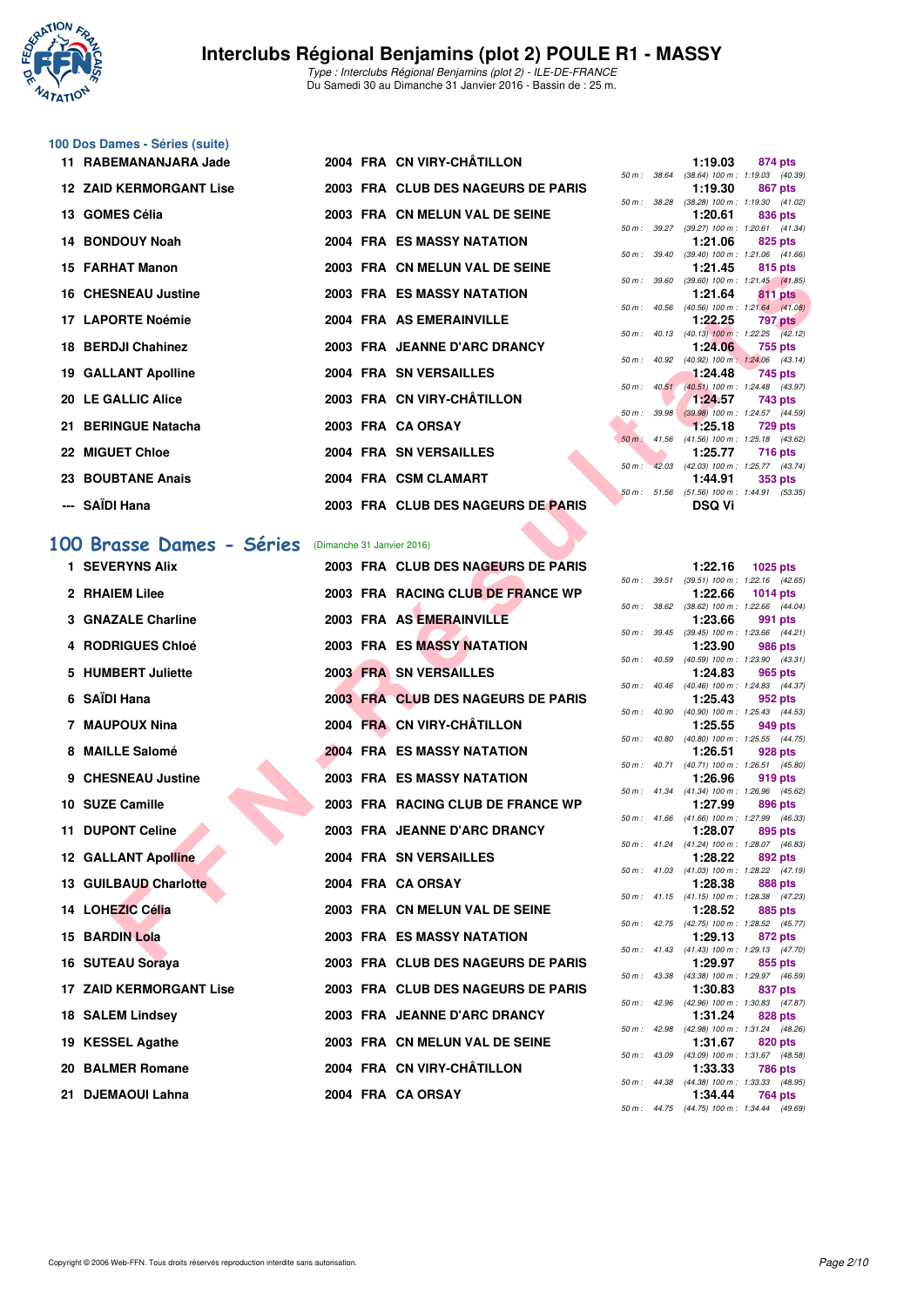

Type : Interclubs Régional Benjamins (plot 2) - ILE-DE-FRANCE Du Samedi 30 au Dimanche 31 Janvier 2016 - Bassin de : 25 m.

| 100 Brasse Dames - Séries (suite) |  |                          |  |         |                                              |
|-----------------------------------|--|--------------------------|--|---------|----------------------------------------------|
| 22 BOUZOURENE Melissa             |  | 2003 FRA AS EMERAINVILLE |  | 1:35.17 | <b>750 pts</b>                               |
|                                   |  |                          |  |         | 50 m: 45.39 (45.39) 100 m: 1:35.17 (49.78)   |
| 23 BOUBTANE Anais                 |  | 2004 FRA CSM CLAMART     |  | 1:37.06 | 713 pts                                      |
|                                   |  |                          |  |         | 50 m: 45.53 (45.53) 100 m: 1:37.06 (51.53)   |
| 24 FOURNIER Soazic                |  | 2003 FRA CSM CLAMART     |  | 1:37.50 | 705 pts                                      |
|                                   |  |                          |  |         | 50 m : 46.68 (46.68) 100 m : 1:37.50 (50.82) |

#### **[100 Papillon Dames - Séries](http://www.ffnatation.fr/webffn/resultats.php?idact=nat&go=epr&idcpt=36753&idepr=32)** (Samedi 30 Janvier 2016)

| 1 BECART Louise                                          |          | 2003 FRA CLUB DES NAGEURS DE PARIS |              | 1:12.18                                               | 990 pts |  |
|----------------------------------------------------------|----------|------------------------------------|--------------|-------------------------------------------------------|---------|--|
| 2 RODRIGUES Chloé                                        |          | 2003 FRA ES MASSY NATATION         |              | 50 m: 33.94 (33.94) 100 m: 1:12.18 (38.24)<br>1:12.21 | 989 pts |  |
|                                                          |          |                                    |              | 50 m : 33.67 (33.67) 100 m : 1:12.21 (38.54)          |         |  |
| 3 HUMBERT Juliette                                       |          | 2003 FRA SN VERSAILLES             |              | 1:12.82                                               | 972 pts |  |
|                                                          |          |                                    | 50 m : 34.18 | $(34.18)$ 100 m : 1:12.82 $(38.64)$                   |         |  |
| 4 BARDIN Lola                                            |          | <b>2003 FRA ES MASSY NATATION</b>  | 50 m : 35.08 | 1:16.68<br>$(35.08)$ 100 m : 1:16.68 $(41.60)$        | 873 pts |  |
| 5 SALEM Lindsey                                          |          | 2003 FRA JEANNE D'ARC DRANCY       |              | 1:17.91                                               | 842 pts |  |
|                                                          |          |                                    | 50 m: 35.83  | $(35.83)$ 100 m : 1:17.91 $(42.08)$                   |         |  |
| 6 FOURMY Maëlys                                          |          | 2003 FRA ES MASSY NATATION         |              | 1:18.30                                               | 832 pts |  |
|                                                          |          |                                    | 50 m: 36.54  | $(36.54)$ 100 m : 1:18.30 $(41.76)$                   |         |  |
| <b>7 SEVERYNS Alix</b>                                   |          | 2003 FRA CLUB DES NAGEURS DE PARIS | 50 m: 35.08  | 1:18.41<br>(35.08) 100 m: 1:18.41 (43.33)             | 830 pts |  |
| 8 PLOIX Solene                                           |          | 2003 FRA RACING CLUB DE FRANCE WP  |              | 1:18.63                                               | 824 pts |  |
|                                                          |          |                                    | 50 m : 35.78 | $(35.78)$ 100 m : 1:18.63 $(42.85)$                   |         |  |
| 9 MAUPOUX Nina                                           |          | 2004 FRA CN VIRY-CHÂTILLON         |              | 1:18.86                                               | 819 pts |  |
| 10 GNAZALE Charline                                      |          | 2003 FRA AS EMERAINVILLE           |              | 50 m: 37.34 (37.34) 100 m: 1:18.86 (41.52)<br>1:19.18 |         |  |
|                                                          |          |                                    | 50 m : 35.65 | $(35.65)$ 100 m : 1:19.18 $(43.53)$                   | 811 pts |  |
| 11 THOMAS Orlane                                         |          | 2003 FRA CSM CLAMART               |              | 1:19.55                                               | 802 pts |  |
|                                                          |          |                                    |              | 50 m: 36.16 (36.16) 100 m: 1:19.55 (43.39)            |         |  |
| 12 PAGO Elodie                                           |          | 2003 FRA SN VERSAILLES             |              | 1:19.56                                               | 802 pts |  |
| 13 LOWRY Maia                                            |          | 2003 USA CLUB DES NAGEURS DE PARIS | 50 m : 36.95 | $(36.95)$ 100 m : 1:19.56 $(42.61)$<br>1:19.60        | 801 pts |  |
|                                                          |          |                                    | 50 m: 37.31  | (37.31) 100 m: 1:19.60 (42.29)                        |         |  |
| 14 SUTEAU Soraya                                         |          | 2003 FRA CLUB DES NAGEURS DE PARIS |              | 1:20.78                                               | 772 pts |  |
|                                                          |          |                                    |              | 50 m: 37.93 (37.93) 100 m: 1:20.78 (42.85)            |         |  |
| <b>15 GUILBAUD Charlotte</b>                             |          | 2004 FRA CA ORSAY                  | 50 m : 37.26 | 1:22.09                                               | 742 pts |  |
| 16 ALTRUYE Loan                                          |          | 2003 FRA AS EMERAINVILLE           |              | (37.26) 100 m : 1:22.09 (44.83)<br>1:22.47            | 733 pts |  |
|                                                          |          |                                    |              | 50 m: 37.15 (37.15) 100 m: 1:22.47 (45.32)            |         |  |
| 17 LOHEZIC Célia                                         |          | 2003 FRA CN MELUN VAL DE SEINE     |              | 1:22.82                                               | 725 pts |  |
|                                                          |          |                                    |              | 50 m: 38.18 (38.18) 100 m: 1:22.82 (44.64)            |         |  |
| <b>18 FOURMY Marina</b>                                  |          | 2003 FRA ES MASSY NATATION         | 50 m: 38.22  | 1:22.96<br>(38.22) 100 m: 1:22.96 (44.74)             | 722 pts |  |
| 19 GALAND Gisele                                         |          | 2003 FRA RACING CLUB DE FRANCE WP  |              | 1:24.45                                               | 688 pts |  |
|                                                          |          |                                    | 50 m : 38.10 | (38.10) 100 m: 1:24.45 (46.35)                        |         |  |
| 20 DJEMAOUI Lahna                                        |          | 2004 FRA CA ORSAY                  |              | 1:28.75                                               | 595 pts |  |
| 21 FARHAT Manon                                          |          | 2003 FRA CN MELUN VAL DE SEINE     |              | 50 m: 39.65 (39.65) 100 m: 1:28.75 (49.10)<br>1:29.38 | 582 pts |  |
|                                                          |          |                                    |              | 50 m: 39.98 (39.98) 100 m: 1:29.38 (49.40)            |         |  |
| 22 RABEMANANJARA Jade                                    |          | 2004 FRA CN VIRY-CHÂTILLON         |              | 1:30.61                                               | 557 pts |  |
|                                                          |          |                                    |              | 50 m: 42.05 (42.05) 100 m: 1:30.61 (48.56)            |         |  |
| <b>23 FOURNIER Soazic</b>                                |          | 2003 FRA CSM CLAMART               |              | 1:31.40                                               | 541 pts |  |
| 24 MEKHALFIA Assyah                                      |          | 2004 FRA JEANNE D'ARC DRANCY       |              | 50 m: 42.20 (42.20) 100 m: 1:31.40 (49.20)<br>1:43.13 | 334 pts |  |
|                                                          |          |                                    | 50 m : 47.91 | (47.91) 100 m: 1:43.13 (55.22)                        |         |  |
|                                                          |          |                                    |              |                                                       |         |  |
| 1x200 Nage Libre Dames - Séries (Samedi 30 Janvier 2016) |          |                                    |              |                                                       |         |  |
| 1 PEREZ LE TOUX Marie                                    |          | 2003 FRA CLUB DES NAGEURS DE PARIS |              | 9:34.82                                               | 989 pts |  |
| <b>DECADTIANA</b>                                        | 0000 FBA |                                    |              |                                                       |         |  |

# **[4x200 Nage Libre Dames - Séries](http://www.ffnatation.fr/webffn/resultats.php?idact=nat&go=epr&idcpt=36753&idepr=44)** (Samedi 30 Janvier 2016)

| 1 PEREZ LE TOUX Marie                  |             |          | 2003 FRA CLUB DES NAGEURS DE PARIS      |                          | 9:34.82     | 989 pts                                 |             |
|----------------------------------------|-------------|----------|-----------------------------------------|--------------------------|-------------|-----------------------------------------|-------------|
| <b>BECART Louise</b>                   |             | 2003 FRA |                                         |                          |             |                                         |             |
| <b>SAIDI Hana</b>                      |             | 2003 FRA |                                         |                          |             |                                         |             |
| <b>SEVERYNS Alix</b>                   |             | 2003 FRA |                                         |                          |             |                                         |             |
| 100 m: 1:07.59 (1:07.59)<br>$50 m : -$ | 150 m : --- |          | 200 m: 2:21.54 (1:13.95)<br>250 m : --- | $300 \text{ m}$ : ---    | $350 m : -$ | $400 m: -$                              | $450 m : -$ |
| 2 ROUSSEAU EIsa                        |             |          | 2003 FRA ES MASSY NATATION              |                          | 9:38.33     | 976 pts                                 |             |
| <b>FOURMY Maëlys</b>                   |             | 2003 FRA |                                         |                          |             |                                         |             |
| <b>MAILLE Salomé</b>                   | 2004 FRA    |          |                                         |                          |             |                                         |             |
| <b>RODRIGUES Chloé</b>                 |             | 2003 FRA |                                         |                          |             |                                         |             |
| 100 m: 1:09.47 (1:09.47)<br>$50 m : -$ | 150 m : --- |          | 200 m: 2:24.38 (1:14.91)<br>250 m : --- | 300 m: 3:35.96 (1:11.58) | $350 m : -$ | $400 \text{ m}$ : $4:49.51$ $(1:13.55)$ | $450 m: -$  |
| 3 SUTEAU Soraya                        |             |          | 2003 FRA CLUB DES NAGEURS DE PARIS      |                          | 9:49.98     | 933 pts                                 |             |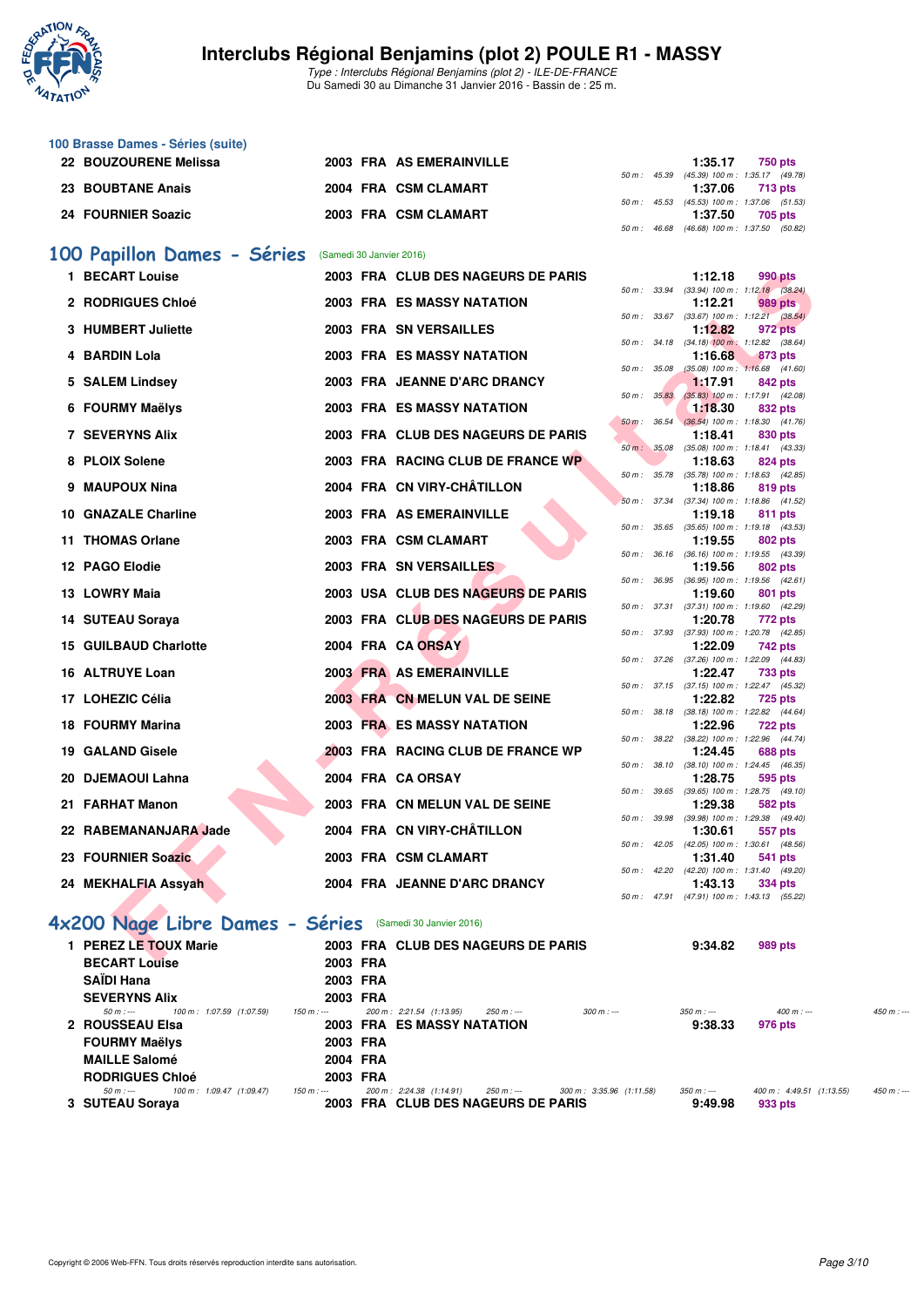

| 4x200 Nage Libre Dames - Séries (suite)                                    |             |          |                                                                               |                          |                         |                                     |             |
|----------------------------------------------------------------------------|-------------|----------|-------------------------------------------------------------------------------|--------------------------|-------------------------|-------------------------------------|-------------|
| <b>DARMEIL Sarah</b>                                                       |             | 2003 FRA |                                                                               |                          |                         |                                     |             |
| <b>ZAID KERMORGANT Lise</b>                                                |             | 2003 FRA |                                                                               |                          |                         |                                     |             |
| <b>LOWRY Maia</b>                                                          |             | 2003 USA |                                                                               |                          |                         |                                     |             |
| $50 m: -$<br>100 m: 1:09.19 (1:09.19)                                      | $150 m: -$  |          | 200 m: 2:21.73 (1:12.54)<br>$250 m : -$                                       | 300 m: 3:34.01 (1:12.28) | $350 m: -$              | 400 m: 4:50.28 (1:16.27)            | $450 m : -$ |
| 4 SUZE Camille                                                             |             |          | 2003 FRA RACING CLUB DE FRANCE WP                                             |                          | 9:51.73                 | 927 pts                             |             |
| <b>RHAIEM Lilee</b>                                                        |             | 2003 FRA |                                                                               |                          |                         |                                     |             |
| <b>GALAND Gisele</b>                                                       |             | 2003 FRA |                                                                               |                          |                         |                                     |             |
| <b>PLOIX Solene</b>                                                        | 2003 FRA    |          |                                                                               |                          |                         |                                     |             |
| $50 m: -$<br>100 m: 1:08.41 (1:08.41)                                      | $150 m: -$  |          | 200 m: 2:24.41 (1:16.00)<br>250 m : ---                                       | 300 m: 3:34.37 (1:09.96) | $350 m : -$             | 400 m: 4:56.19 (1:21.82)            | 450 m : --- |
| 5 FOURMY Marina                                                            |             |          | 2003 FRA ES MASSY NATATION                                                    |                          | 9:59.70                 | 898 pts                             |             |
| <b>BONDOUY Noah</b>                                                        |             | 2004 FRA |                                                                               |                          |                         |                                     |             |
| <b>CHESNEAU Justine</b>                                                    |             | 2003 FRA |                                                                               |                          |                         |                                     |             |
| <b>BARDIN Lola</b>                                                         |             | 2003 FRA |                                                                               |                          |                         |                                     |             |
| $50 m: -$<br>100 m: 1:12.50 (1:12.50)<br>6 DJEMAOUI Lahna                  | $150 m: -$  |          | 200 m: 2:27.16 (1:14.66)<br>250 m : ---<br>2004 FRA CA ORSAY                  | 300 m: 3:39.58 (1:12.42) | $350 m : -$<br>10:01.11 | 400 m: 4:56.88 (1:17.30)<br>893 pts | 450 m : --- |
| <b>GUILBAUD Charlotte</b>                                                  |             | 2004 FRA |                                                                               |                          |                         |                                     |             |
|                                                                            |             |          |                                                                               |                          |                         |                                     |             |
| <b>BERINGUE Natacha</b>                                                    |             | 2003 FRA |                                                                               |                          |                         |                                     |             |
| <b>MIALOT Maud</b><br>$50 m: -$<br>100 m: 1:14.53 (1:14.53)                | $150 m: -$  | 2003 FRA | 200 m: 2:38.25 (1:23.72)<br>250 m : ---                                       | 300 m: 3:49.71 (1:11.46) | $350 m : -$             | 400 m: 5:05.68 (1:15.97)            | 450 m : --- |
| 7 ALTRUYE Loan                                                             |             |          | 2003 FRA AS EMERAINVILLE                                                      |                          | 10:13.57                | 850 pts                             |             |
| <b>BOUZOURENE Melissa</b>                                                  |             | 2003 FRA |                                                                               |                          |                         |                                     |             |
| <b>LAPORTE Noémie</b>                                                      |             | 2004 FRA |                                                                               |                          |                         |                                     |             |
| <b>GNAZALE Charline</b>                                                    |             | 2003 FRA |                                                                               |                          |                         |                                     |             |
| $50 m: -$<br>100 m: 1:10.18 (1:10.18)                                      | $150 m: -$  |          | 200 m: 2:28.12 (1:17.94)<br>$250 m : -200$                                    | 300 m: 3:47.53 (1:19.41) | $350 m : -$             | 400 m: 5:13.14 (1:25.61)            | $450 m : -$ |
| 8 GOMES Célia                                                              |             |          | 2003 FRA CN MELUN VAL DE SEINE                                                |                          | 10:15.81                | 842 pts                             |             |
| <b>LOHEZIC Célia</b>                                                       |             | 2003 FRA |                                                                               |                          |                         |                                     |             |
| <b>FARHAT Manon</b>                                                        |             | 2003 FRA |                                                                               |                          |                         |                                     |             |
| <b>KESSEL Agathe</b>                                                       |             | 2003 FRA |                                                                               |                          |                         |                                     |             |
| $50 m: -$<br>100 m: 1:12.19 (1:12.19)                                      | $150 m: -$  |          | 200 m: 2:25.87 (1:13.68)<br>$250 m : -$                                       | 300 m: 3:40.05 (1:14.18) | $350 m: -$              | 400 m: 4:58.72 (1:18.67)            | 450 m : --- |
| 9 PAGO Elodie                                                              |             |          | 2003 FRA SN VERSAILLES                                                        |                          | 10:23.95                | 814 pts                             |             |
| <b>MIGUET Chloe</b>                                                        |             | 2004 FRA |                                                                               |                          |                         |                                     |             |
| <b>GALLANT Apolline</b>                                                    |             | 2004 FRA |                                                                               |                          |                         |                                     |             |
| <b>HUMBERT Juliette</b>                                                    |             | 2003 FRA |                                                                               |                          |                         |                                     |             |
| $50 m: -$<br>100 m: 1:12.87 (1:12.87)<br>10 MAUPOUX Nina                   | $150 m: -$  |          | 200 m: 2:30.08 (1:17.21)<br>250 m : ---<br>2004 FRA CN VIRY-CHATILLON         | 300 m: 3:49.95 (1:19.87) | $350 m : -$<br>10:28.61 | 400 m: 5:13.24 (1:23.29)<br>798 pts | 450 m : --- |
| <b>LE GALLIC Alice</b>                                                     |             | 2003 FRA |                                                                               |                          |                         |                                     |             |
| RABEMANANJARA Jade                                                         |             | 2004 FRA |                                                                               |                          |                         |                                     |             |
|                                                                            |             |          |                                                                               |                          |                         |                                     |             |
| <b>BALMER Romane</b><br>$50 m: -$<br>$100 \text{ m}$ : 1:12.54 $(1:12.54)$ | $150 m: -$  | 2004 FRA | 200 m: 2:28.38 (1:15.84)<br>$250 m : -$                                       | 300 m: 3:45.76 (1:17.38) | $350 m: -$              | 400 m: 5:05.74 (1:19.98)            | 450 m : --- |
| 11 THOMAS Orlane                                                           |             |          | 2003 FRA CSM CLAMART                                                          |                          | 10:39.47                | 762 pts                             |             |
| <b>FOURNIER Soazic</b>                                                     |             | 2003 FRA |                                                                               |                          |                         |                                     |             |
| <b>BOUBTANE Anais</b>                                                      |             | 2004 FRA |                                                                               |                          |                         |                                     |             |
| <b>FAURE Lou-Ann</b>                                                       |             | 2003 FRA |                                                                               |                          |                         |                                     |             |
| $50 m: -$<br>100 m : 1:11.46 (1:11.46)                                     | $150 m: -$  |          | 200 m: 2:27.21 (1:15.75)<br>$250 m : -$                                       | 300 m: 3:45.23 (1:18.02) | $350 m : -$             | 400 m: 5:08.40 (1:23.17)            | $450 m: -$  |
| <b>12 DUPONT Celine</b>                                                    |             |          | 2003 FRA JEANNE D'ARC DRANCY                                                  |                          | 10:49.38                | 730 pts                             |             |
| <b>MEKHALFIA Assyah</b>                                                    |             | 2004 FRA |                                                                               |                          |                         |                                     |             |
| <b>BERDJI Chahinez</b>                                                     |             | 2003 FRA |                                                                               |                          |                         |                                     |             |
| <b>SALEM Lindsey</b>                                                       |             | 2003 FRA |                                                                               |                          |                         |                                     |             |
| $50 m: -$<br>100 m: 1:14.76 (1:14.76)                                      | $150 m: -$  |          | 200 m: 2:38.84 (1:24.08)<br>$250 m : -$                                       | 300 m: 4:08.49 (1:29.65) | $350 m : -$             | 400 m: 5:39.27 (1:30.78)            | $450 m: -$  |
| 4x100 4 Nages Ind. Dames - Séries                                          |             |          | (Dimanche 31 Janvier 2016)                                                    |                          |                         |                                     |             |
| 1 MAILLE Salomé                                                            |             |          | 2004 FRA ES MASSY NATATION                                                    |                          |                         |                                     |             |
|                                                                            |             |          |                                                                               |                          | 5:03.62                 | 807 pts                             |             |
| <b>ROUSSEAU Elsa</b>                                                       |             | 2003 FRA |                                                                               |                          |                         |                                     |             |
| <b>FOURMY Maëlys</b>                                                       | 2003 FRA    |          |                                                                               |                          |                         |                                     |             |
| <b>RODRIGUES Chloé</b>                                                     |             | 2003 FRA |                                                                               |                          |                         |                                     |             |
| $50 m: -$<br>100 m: 1:16.97 (1:16.97)<br>2 BECART Louise                   | $150 m : -$ |          | 200 m: 2:33.00 (1:16.03)<br>$250 m : -$<br>2003 FRA CLUB DES NAGEURS DE PARIS | 300 m: 4:24.70 (1:51.70) | $350 m : -$<br>5:04.13  | 400 m: 5:03.62 (38.92)<br>803 pts   |             |
| <b>SEVERYNS Alix</b>                                                       |             | 2003 FRA |                                                                               |                          |                         |                                     |             |
| <b>SAIDI Hana</b>                                                          |             | 2003 FRA |                                                                               |                          |                         |                                     |             |
| <b>PEREZ LE TOUX Marie</b>                                                 | 2003 FRA    |          |                                                                               |                          |                         |                                     |             |
| $50 m: -$<br>100 m: 1:14.08 (1:14.08)                                      | $150 m : -$ |          | 200 m: 2:29.34 (1:15.26)<br>$250 m : -$                                       | 300 m: 3:47.37 (1:18.03) | $350 m : -$             | 400 m: 5:04.13 (1:16.76)            |             |
|                                                                            |             |          |                                                                               |                          |                         |                                     |             |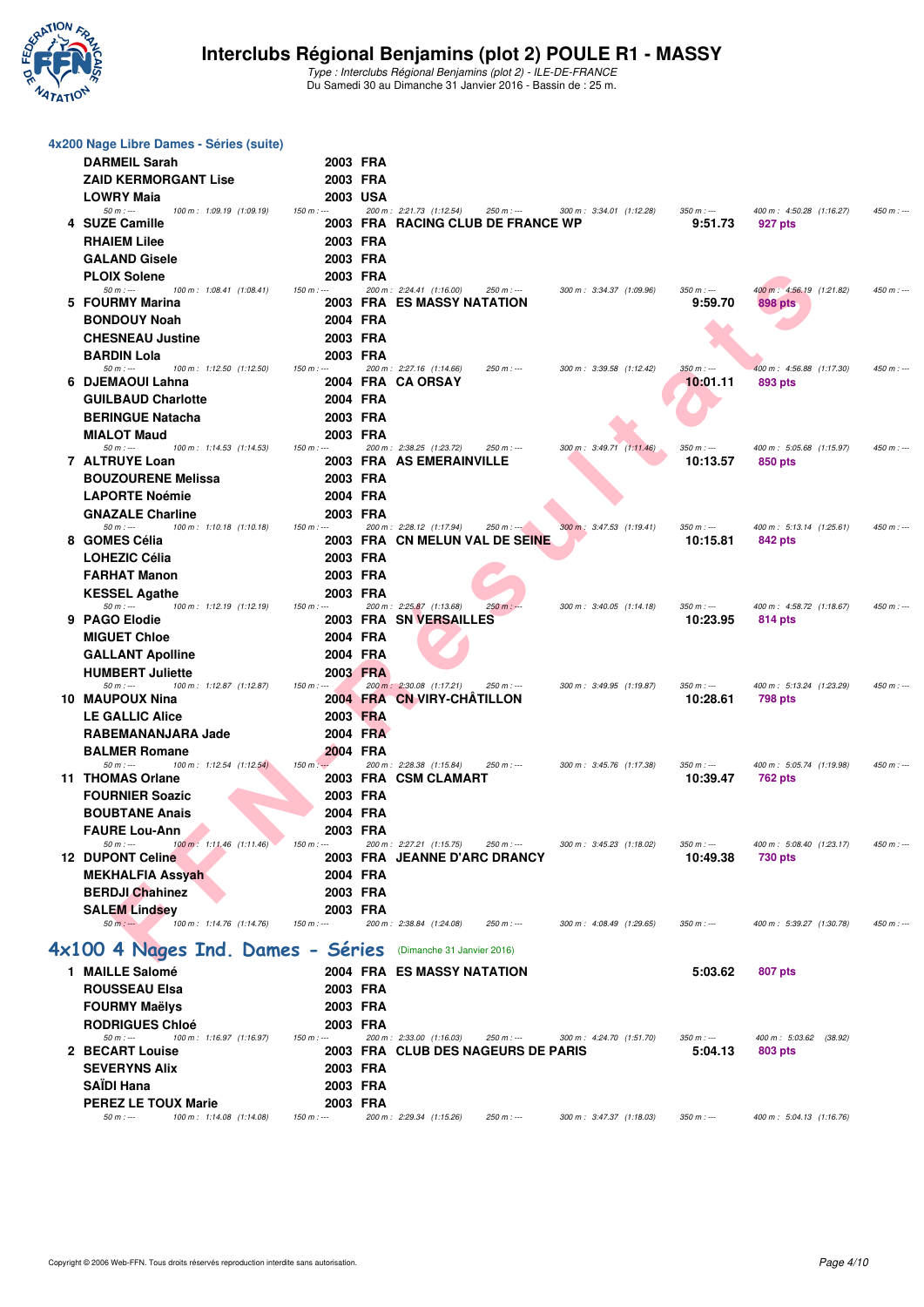

| 4x100 4 Nages Ind. Dames - Séries (suite)                        |             |                      |          |                                                                               |                          |                          |                                                       |                                            |
|------------------------------------------------------------------|-------------|----------------------|----------|-------------------------------------------------------------------------------|--------------------------|--------------------------|-------------------------------------------------------|--------------------------------------------|
| 3 SUZE Camille                                                   |             |                      |          | 2003 FRA RACING CLUB DE FRANCE WP                                             |                          |                          | 5:08.45                                               | 774 pts                                    |
| <b>RHAIEM Lilee</b>                                              |             | 2003 FRA             |          |                                                                               |                          |                          |                                                       |                                            |
| <b>GALAND Gisele</b>                                             |             | 2003 FRA             |          |                                                                               |                          |                          |                                                       |                                            |
| <b>PLOIX Solene</b>                                              |             | 2003 FRA             |          |                                                                               |                          |                          |                                                       |                                            |
| $50 m : -$<br>100 m: 1:14.23 (1:14.23)<br>4 BARDIN Lola          | $150 m: -$  |                      |          | 200 m: 2:30.51 (1:16.28)<br>$250 m : -$<br><b>2003 FRA ES MASSY NATATION</b>  |                          | 300 m: 3:52.38 (1:21.87) | $350 m : -$<br>5:12.66                                | 400 m: 5:08.45 (1:16.07)<br>746 pts        |
| <b>FOURMY Marina</b>                                             |             | 2003 FRA             |          |                                                                               |                          |                          |                                                       |                                            |
| <b>BONDOUY Noah</b>                                              |             | 2004 FRA             |          |                                                                               |                          |                          |                                                       |                                            |
| <b>CHESNEAU Justine</b>                                          |             | 2003 FRA             |          |                                                                               |                          |                          |                                                       |                                            |
| $50 m: -$<br>100 m: 1:17.63 (1:17.63)<br>5 LOWRY Maia            | $150 m: -$  |                      |          | 200 m: 2:35.29 (1:17.66)<br>$250 m : -$<br>2003 USA CLUB DES NAGEURS DE PARIS |                          | 300 m: 3:53.58 (1:18.29) | $350 m: -$<br>5:14.03                                 | 400 m: 5:12.66 (1:19.08)<br><b>737 pts</b> |
| <b>ZAID KERMORGANT Lise</b>                                      |             | 2003 FRA             |          |                                                                               |                          |                          |                                                       |                                            |
| <b>DARMEIL Sarah</b>                                             |             | 2003 FRA             |          |                                                                               |                          |                          |                                                       |                                            |
| <b>SUTEAU Soraya</b>                                             |             | 2003 FRA             |          |                                                                               |                          |                          |                                                       |                                            |
| $50 m: -$<br>100 m: 1:15.90 (1:15.90)                            | $150 m: -$  |                      |          | 200 m: 2:35.39 (1:19.49)<br>250 m : ---                                       |                          | 300 m: 3:56.65 (1:21.26) | $350 m: -$                                            | 400 m: 5:14.03 (1:17.38)                   |
| 6 ALTRUYE Loan<br><b>BOUZOURENE Melissa</b>                      |             | 2003 FRA             |          | 2003 FRA AS EMERAINVILLE                                                      |                          |                          | 5:22.46                                               | 683 pts                                    |
| <b>GNAZALE Charline</b>                                          |             | 2003 FRA             |          |                                                                               |                          |                          |                                                       |                                            |
| <b>LAPORTE Noémie</b>                                            |             | 2004 FRA             |          |                                                                               |                          |                          |                                                       |                                            |
| $50 m$ : ---<br>100 m: 1:19.14 (1:19.14)                         | $150 m : -$ |                      |          | 200 m: 2:44.17 (1:25.03)<br>250 m : ---                                       |                          | 300 m: 4:01.05 (1:16.88) | $350 m : -$                                           | 400 m: 5:22.46 (1:21.41)                   |
| <b>7 LE GALLIC Alice</b>                                         |             |                      |          | 2003 FRA CN VIRY-CHATILLON                                                    |                          |                          | 5:23.66                                               | 676 pts                                    |
| RABEMANANJARA Jade<br><b>BALMER Romane</b>                       |             | 2004 FRA<br>2004 FRA |          |                                                                               |                          |                          |                                                       |                                            |
| <b>MAUPOUX Nina</b>                                              |             | 2004 FRA             |          |                                                                               |                          |                          |                                                       |                                            |
| $50 m: -$<br>100 m: 1:22.87 (1:22.87)                            | $150 m: -$  |                      |          | 200 m: 2:45.07 (1:22.20)<br>250 m : ---                                       |                          | 300 m: 4:07.47 (1:22.40) | $350 m: -$                                            | 400 m: 5:23.66 (1:16.19)                   |
| 8 GOMES Célia                                                    |             |                      |          | 2003 FRA CN MELUN VAL DE SEINE                                                |                          |                          | 5:25.99                                               | 661 pts                                    |
| <b>KESSEL Agathe</b><br><b>LOHEZIC Célia</b>                     |             | 2003 FRA<br>2003 FRA |          |                                                                               |                          |                          |                                                       |                                            |
| <b>FARHAT Manon</b>                                              |             | 2003 FRA             |          |                                                                               |                          |                          |                                                       |                                            |
| $50 m: -$<br>100 m: 1:19.65 (1:19.65)                            | $150 m: -$  |                      |          | 200 m: 2:45.65 (1:26.00)<br>$250 m: -$                                        |                          | 300 m: 4:04.62 (1:18.97) | $350 m : -$                                           | 400 m: 5:25.99 (1:21.37)                   |
| 8 PAGO Elodie                                                    |             |                      |          | <b>2003 FRA SN VERSAILLES</b>                                                 |                          |                          | 5:25.99                                               | 661 pts                                    |
| <b>GALLANT Apolline</b>                                          |             | 2004 FRA             |          |                                                                               |                          |                          |                                                       |                                            |
| <b>MIGUET Chloe</b>                                              |             | 2004 FRA             |          |                                                                               |                          |                          |                                                       |                                            |
| <b>HUMBERT Juliette</b><br>$50 m: -$<br>100 m: 1:21.71 (1:21.71) | $150 m: -$  | 2003 FRA             |          | 200 m : 2:43.40 (1:21.69)<br>$250 m : -$                                      | 300 m: 4:09.96 (1:26.56) |                          | $350 m : -$                                           | 400 m: 5:25.99 (1:16.03)                   |
| 10 BERINGUE Natacha                                              |             |                      |          | 2003 FRA CA ORSAY                                                             |                          |                          | 5:27.02                                               | 655 pts                                    |
| <b>GUILBAUD Charlotte</b>                                        |             | 2004 FRA             |          |                                                                               |                          |                          |                                                       |                                            |
| <b>DJEMAOUI Lahna</b>                                            |             | 2004 FRA             |          |                                                                               |                          |                          |                                                       |                                            |
| <b>MIALOT Maud</b><br>$50 m$ : ---<br>100 m: 1:25.80 (1:25.80)   | $150 m: -$  | 2003 FRA             |          | 200 m: 2:44.46 (1:18.66)<br>$250 m: -$                                        |                          | 300 m: 4:09.23 (1:24.77) | $350 m: -$                                            | 400 m: 5:27.02 (1:17.79)                   |
| 11 FAURE Lou-Ann                                                 |             |                      | 2003 FRA | <b>CSM CLAMART</b>                                                            |                          |                          | 5:35.75                                               | 602 pts                                    |
| <b>BOUBTANE Anais</b>                                            |             | 2004 FRA             |          |                                                                               |                          |                          |                                                       |                                            |
| <b>FOURNIER Soazic</b>                                           |             | 2003 FRA             |          |                                                                               |                          |                          |                                                       |                                            |
| <b>THOMAS Orlane</b><br>$50 m: -$<br>100 m: 1:15.97 (1:15.97)    | $150 m: -$  | 2003 FRA             |          | 200 m: 2:51.96 (1:35.99)<br>$250 m : -$                                       |                          | 300 m: 4:18.08 (1:26.12) | $350 m : -$                                           | 400 m: 5:35.75 (1:17.67)                   |
| <b>12 DUPONT Celine</b>                                          |             |                      |          | 2003 FRA JEANNE D'ARC DRANCY                                                  |                          |                          | 5:40.28                                               | 576 pts                                    |
| <b>MEKHALFIA Assyah</b>                                          |             | 2004 FRA             |          |                                                                               |                          |                          |                                                       |                                            |
| <b>BERDJI Chahinez</b>                                           |             | 2003 FRA             |          |                                                                               |                          |                          |                                                       |                                            |
| <b>SALEM Lindsey</b><br>100 m: 1:19.07 (1:19.07)<br>$50 m: -$    | $150 m: -$  | 2003 FRA             |          | 200 m: 2:59.00 (1:39.93)<br>$250 m : -$                                       |                          | 300 m: 4:21.39 (1:22.39) | $350 m : -$                                           | 400 m: 5:40.28 (1:18.89)                   |
|                                                                  |             |                      |          |                                                                               |                          |                          |                                                       |                                            |
| 100 Nage Libre Messieurs - Séries                                |             |                      |          | (Dimanche 31 Janvier 2016)                                                    |                          |                          |                                                       |                                            |
| 1 CRETET Dorian                                                  |             |                      |          | <b>2003 FRA ES MASSY NATATION</b>                                             |                          |                          | 59.97                                                 | 957 pts                                    |
| 2 VAREILLAUD Maxime                                              |             |                      |          | 2003 FRA CN ST-MICHEL-SUR-ORGE                                                |                          | 50 m : 28.60             | $(28.60)$ 100 m : 59.97 $(31.37)$<br>1:02.44          | 881 pts                                    |
|                                                                  |             |                      |          |                                                                               |                          |                          | 50 m: 29.66 (29.66) 100 m: 1:02.44 (32.78)            |                                            |
| 3 CHELLIA Sami                                                   |             |                      |          | 2003 FRA U.S CRETEIL NATATION                                                 |                          |                          | 1:03.27<br>50 m: 30.48 (30.48) 100 m: 1:03.27 (32.79) | 856 pts                                    |
| 4 PICHON Titouan                                                 |             |                      |          | 2003 FRA AC VILLEPINTE                                                        |                          |                          | 1:03.41                                               | 852 pts                                    |
| 5 KINGUE Theodore                                                |             |                      |          | 2003 FRA CN ASNIÈRES                                                          |                          |                          | 50 m: 30.56 (30.56) 100 m: 1:03.41 (32.85)<br>1:03.54 | 848 pts                                    |
|                                                                  |             |                      |          |                                                                               |                          |                          | 50 m: 29.88 (29.88) 100 m: 1:03.54 (33.66)            |                                            |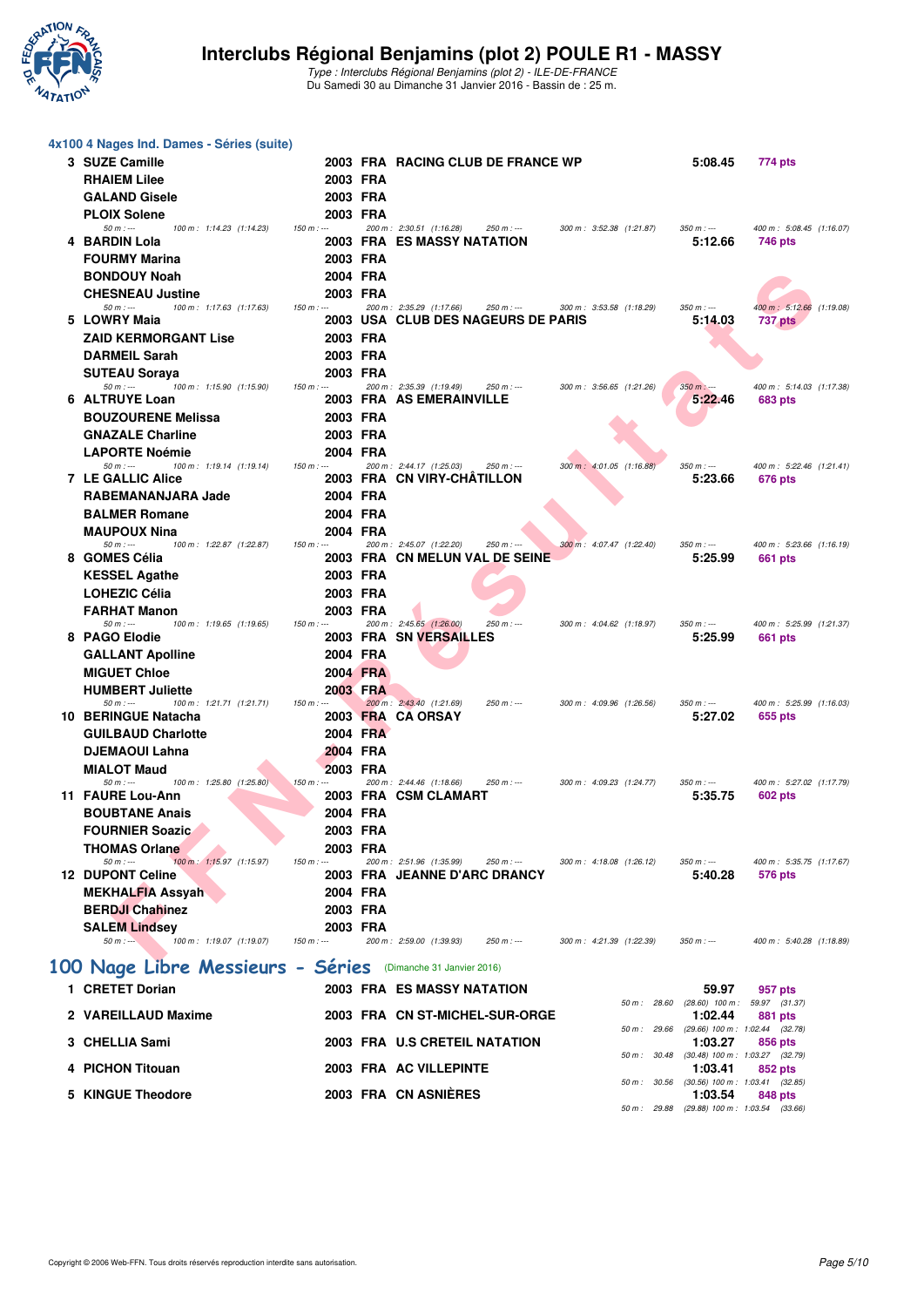

Type : Interclubs Régional Benjamins (plot 2) - ILE-DE-FRANCE Du Samedi 30 au Dimanche 31 Janvier 2016 - Bassin de : 25 m.

# **100 Nage Libre Messieurs - Séries (suite)**

| 6 HERNANDEZ Jonathan              |                          | 2003 FRA RACING CLUB DE FRANCE WP    |             |             | 1:03.96                                                  | 836 pts         |  |
|-----------------------------------|--------------------------|--------------------------------------|-------------|-------------|----------------------------------------------------------|-----------------|--|
| 7 CHEFRI Adam                     |                          | 2003 FRA CN ASNIÈRES                 | 50 m: 30.66 |             | $(30.66)$ 100 m : 1:03.96 $(33.30)$<br>1:04.88           | 809 pts         |  |
| 8 KAILASAPILLAI Vithusan          |                          | <b>2003 FRA ES MASSY NATATION</b>    |             |             | 50 m: 31.20 (31.20) 100 m: 1:04.88 (33.68)<br>1:04.93    | 808 pts         |  |
| 9 TANJEVIC Konstantin             |                          | 2003 FRA RACING CLUB DE FRANCE WP    |             |             | 50 m: 31.42 (31.42) 100 m: 1:04.93 (33.51)<br>1:05.03    |                 |  |
|                                   |                          |                                      |             |             | 50 m: 31.10 (31.10) 100 m: 1:05.03 (33.93)               | 805 pts         |  |
| 10 REMY Tristan                   |                          | 2003 FRA AC VILLEPINTE               | 50 m: 31.80 |             | 1:05.06<br>$(31.80)$ 100 m : 1:05.06 $(33.26)$           | 804 pts         |  |
| 11 TEULE Enzo                     |                          | 2004 FRA CNO ST-GERMAIN-EN-LAYE      |             |             | 1:05.46                                                  | 792 pts         |  |
| 12 BOUETE Paul                    |                          | 2003 FRA RACING CLUB DE FRANCE WP    |             |             | 50 m : 31.62 (31.62) 100 m : 1:05.46 (33.84)<br>1:05.94  | 779 pts         |  |
| 13 MAHBOUB Iliès                  |                          | 2003 FRA AC VILLEPINTE               |             |             | 50 m : 31.80 (31.80) 100 m : 1:05.94 (34.14)<br>1:06.57  | 761 pts         |  |
| <b>14 VIGNETTES Lucas</b>         |                          | 2003 FRA U.S CRETEIL NATATION        |             |             | 50 m: 31.79 (31.79) 100 m: 1:06.57 (34.78)<br>1:06.81    | 754 pts         |  |
|                                   |                          |                                      |             | 50 m: 32.04 | $(32.04)$ 100 m : 1:06.81 $(34.77)$                      |                 |  |
| 15 TRUBERT Ronan                  |                          | 2003 FRA CNO ST-GERMAIN-EN-LAYE      |             | 50 m: 32.07 | 1:06.91<br>$(32.07)$ 100 m : 1:06.91 $(34.84)$           | <b>752 pts</b>  |  |
| 16 COULIBALY Souleymane           |                          | 2004 FRA AC VILLEPINTE               |             |             | 1:08.47                                                  | 709 pts         |  |
| 17 KHOURI Giulio                  |                          | 2003 FRA STADE FRANÇAIS O COURBEVOIE |             |             | 50 m: 32.18 (32.18) 100 m: 1:08.47 (36.29)<br>1:09.95    | 670 pts         |  |
|                                   |                          |                                      |             | 50 m: 34.01 | $(34.01)$ 100 m : 1:09.95 $(35.94)$                      |                 |  |
| 18 POLLACK Alexander              |                          | 2003 USA RACING CLUB DE FRANCE WP    |             |             | 1:10.54<br>50 m: 33.71 (33.71) 100 m: 1:10.54 (36.83)    | 654 pts         |  |
| 19 DESHAIES-LEVREZ Enzo           |                          | 2003 FRA CN ST-MICHEL-SUR-ORGE       |             |             | 1:10.55                                                  | 654 pts         |  |
| 20 BENHAMOU Oscar                 |                          | 2003 FRA SN VERSAILLES               | 50 m: 32.64 |             | $(32.64)$ 100 m : 1:10.55 $(37.91)$<br>1:11.07           | 641 pts         |  |
|                                   |                          |                                      |             |             | 50 m: 34.71 (34.71) 100 m: 1:11.07 (36.36)               |                 |  |
| 21 VANDEVELDE Thomas              |                          | 2004 FRA SN VERSAILLES               |             |             | 1:13.18<br>50 m: 34.95 (34.95) 100 m: 1:13.18 (38.23)    | <b>588 pts</b>  |  |
| 22 FLORENT Alexandre              |                          | 2004 FRA AC BOULOGNE-BILLANCOURT     |             |             | 1:14.07                                                  | 566 pts         |  |
| 23 WALD Benjamin                  |                          | 2004 FRA AC BOULOGNE-BILLANCOURT     |             |             | 50 m: 34.85 (34.85) 100 m: 1:14.07 (39.22)<br>1:14.48    | 556 pts         |  |
|                                   |                          |                                      | 50 m: 36.48 |             | $(36.48)$ 100 m : 1:14.48 $(38.00)$                      |                 |  |
| <b>24 VERA SARMIENTO Felix</b>    |                          | 2003 FRA STADE FRANÇAIS O COURBEVOIE |             |             | 1:15.53<br>50 m: 35.85 (35.85) 100 m: 1:15.53 (39.68)    | 531 pts         |  |
| 00 Dos Messieurs - Séries         | (Samedi 30 Janvier 2016) |                                      |             |             |                                                          |                 |  |
|                                   |                          |                                      |             |             |                                                          |                 |  |
| 1 CADROT Yoan                     |                          | 2003 FRA AC VILLEPINTE               |             |             | 1:08.71<br>50 m: 33.41 (33.41) 100 m: 1:08.71 (35.30)    | 941 pts         |  |
| 2 PICHON Titouan                  |                          | 2003 FRA AC VILLEPINTE               |             |             | 1:09.40                                                  | 923 pts         |  |
| 3 RATEL Esteban                   |                          | 2003 FRA CNO ST-GERMAIN-EN-LAYE      |             |             | 50 m: 34.06 (34.06) 100 m: 1:09.40 (35.34)<br>1:09.42    | 922 pts         |  |
| <b>4 TRIOMPHE Achille</b>         |                          | 2003 FRA RACING CLUB DE FRANCE WP    |             |             | 50 m: 34.59 (34.59) 100 m: 1:09.42 (34.83)<br>1:10.73    | 888 pts         |  |
|                                   |                          |                                      |             |             | 50 m: 34.08 (34.08) 100 m: 1:10.73 (36.65)               |                 |  |
| 5 DJAMA Axel                      |                          | 2003 FRA CN ASNIERES                 |             |             | 1:12.55                                                  | 841 pts         |  |
| 6 CHALENDAR Léo                   |                          | 2003 FRA AC BOULOGNE-BILLANCOURT     |             |             | 50 m: 34.90 (34.90) 100 m: 1:12.55 (37.65)<br>1:12.74    | 837 pts         |  |
| <b>7 VIGNETTES Lucas</b>          |                          | 2003 FRA U.S CRETEIL NATATION        | 50 m: 35.05 |             | $(35.05)$ 100 m : 1:12.74 $(37.69)$<br>1:13.11           | 827 pts         |  |
|                                   |                          |                                      |             |             | 50 m: 35.07 (35.07) 100 m: 1:13.11 (38.04)               |                 |  |
| 8 KINGUE Theodore                 |                          | 2003 FRA CN ASNIERES                 | 50 m: 35.09 |             | 1:13.48<br>$(35.09)$ 100 m : 1:13.48 $(38.39)$           | 818 pts         |  |
| 9 HUGOT Maximilien                |                          | 2003 FRA RACING CLUB DE FRANCE WP    |             |             | 1:13.84                                                  | 809 pts         |  |
| 10 FOUBERT Etienne                |                          | 2004 FRA SN VERSAILLES               |             |             | 50 m: 37.60 (37.60) 100 m: 1:13.84 (36.24)<br>1:14.39    | 795 pts         |  |
| <b><i>AL OUARRAVOU OFFICE</i></b> |                          | <b>0000 FBA FOMACOV NATATION</b>     |             |             | 50 m: 36.42 (36.42) 100 m: 1:14.39 (37.97)<br>$-1.45.04$ |                 |  |
|                                   |                          |                                      |             |             |                                                          | $\pi$ of $\sim$ |  |

# **[100 Dos Messieurs - Séries](http://www.ffnatation.fr/webffn/resultats.php?idact=nat&go=epr&idcpt=36753&idepr=62)** (Samedi 30 Janvier 2016)

| 1 CADROT Yoan           |  | 2003 FRA AC VILLEPINTE            |  | 1:08.71                                            |         | 941 pts |
|-------------------------|--|-----------------------------------|--|----------------------------------------------------|---------|---------|
| 2 PICHON Titouan        |  | 2003 FRA AC VILLEPINTE            |  | 50 m: 33.41 (33.41) 100 m: 1:08.71 (35.<br>1:09.40 | 923 pts |         |
|                         |  |                                   |  | 50 m : 34.06 (34.06) 100 m : 1:09.40 (35.          |         |         |
| 3 RATEL Esteban         |  | 2003 FRA CNO ST-GERMAIN-EN-LAYE   |  | 1:09.42                                            | 922 pts |         |
|                         |  |                                   |  | 50 m: 34.59 (34.59) 100 m: 1:09.42 (34.            |         |         |
| 4 TRIOMPHE Achille      |  | 2003 FRA RACING CLUB DE FRANCE WP |  | 1:10.73                                            | 888 pts |         |
|                         |  |                                   |  | 50 m: 34.08 (34.08) 100 m: 1:10.73 (36.            |         |         |
| 5 DJAMA Axel            |  | 2003 FRA CN ASNIÈRES              |  | 1:12.55                                            | 841 pts |         |
|                         |  |                                   |  | 50 m: 34.90 (34.90) 100 m: 1:12.55 (37.            |         |         |
| 6 CHALENDAR Léo         |  | 2003 FRA AC BOULOGNE-BILLANCOURT  |  | 1:12.74<br>50 m: 35.05 (35.05) 100 m: 1:12.74 (37. | 837 pts |         |
| 7 VIGNETTES Lucas       |  | 2003 FRA U.S CRETEIL NATATION     |  | 1:13.11                                            | 827 pts |         |
|                         |  |                                   |  | 50 m: 35.07 (35.07) 100 m: 1:13.11 (38.            |         |         |
| 8 KINGUE Theodore       |  | 2003 FRA CN ASNIÈRES              |  | 1:13.48                                            | 818 pts |         |
|                         |  |                                   |  | 50 m: 35.09 (35.09) 100 m: 1:13.48 (38.            |         |         |
| 9 HUGOT Maximilien      |  | 2003 FRA RACING CLUB DE FRANCE WP |  | 1:13.84                                            | 809 pts |         |
|                         |  |                                   |  | 50 m: 37.60 (37.60) 100 m: 1:13.84 (36.            |         |         |
| 10 FOUBERT Etienne      |  | 2004 FRA SN VERSAILLES            |  | 1:14.39 795 pts                                    |         |         |
|                         |  |                                   |  | 50 m: 36.42 (36.42) 100 m: 1:14.39 (37.            |         |         |
| 11 CHAMAYOU Gael        |  | 2003 FRA ES MASSY NATATION        |  | 1:15.61                                            | 766 pts |         |
|                         |  |                                   |  | 50 m: 36.97 (36.97) 100 m: 1:15.61 (38.            |         |         |
| 12 DEFFIEZ Maxime       |  | 2003 FRA U.S CRETEIL NATATION     |  | 1:17.81                                            | 713 pts |         |
| 13 MONTELEONE Thomas    |  | 2004 FRA ES MASSY NATATION        |  | 50 m: 36.86 (36.86) 100 m: 1:17.81 (40.<br>1:17.84 | 713 pts |         |
|                         |  |                                   |  | 50 m: 38.39 (38.39) 100 m: 1:17.84 (39.            |         |         |
| <b>14 TETART Martin</b> |  | 2003 FRA CN ST-MICHEL-SUR-ORGE    |  | 1:18.28                                            | 703 pts |         |
|                         |  |                                   |  | 50 m: 38.53 (38.53) 100 m: 1:18.28 (39.            |         |         |
| 15 COULIBALY Souleymane |  | 2004 FRA AC VILLEPINTE            |  | 1:19.47                                            | 675 pts |         |
|                         |  |                                   |  | 50 m: 38.12 (38.12) 100 m: 1:19.47 (41.            |         |         |
| 16 POLLACK Alexander    |  | 2003 USA RACING CLUB DE FRANCE WP |  | 1:19.84                                            |         | 667 pts |
|                         |  |                                   |  |                                                    |         |         |

|          |       | 1:03.96           | 836 pts            |
|----------|-------|-------------------|--------------------|
| $50 m$ : | 30.66 | $(30.66)$ 100 m : | 1:03.96<br>(33.30) |
|          |       | 1:04.88           | 809 pts            |
| $50 m$ : | 31.20 | $(31.20)$ 100 m : | 1:04.88<br>(33.68) |
|          |       | 1:04.93           | <b>808 pts</b>     |
| $50 m$ : | 31.42 | $(31.42) 100 m$ : | 1:04.93<br>(33.51) |
|          |       | 1:05.03           | 805 pts            |
| $50 m$ : | 31.10 | $(31.10)$ 100 m : | 1:05.03<br>(33.93) |
|          |       | 1:05.06           | 804 pts            |
| $50 m$ : | 31.80 | $(31.80) 100 m$ : | 1:05.06<br>(33.26) |
|          |       | 1:05.46           | 792 pts            |
| $50 m$ : | 31.62 | $(31.62)$ 100 m : | (33.84)<br>1:05.46 |
|          |       | 1:05.94           | 779 pts            |
| $50 m$ : | 31.80 | $(31.80)$ 100 m : | (34.14)<br>1:05.94 |
|          |       | 1:06.57           | 761<br>pts         |
| $50 m$ : | 31.79 | $(31.79) 100 m$ : | 1:06.57<br>(34.78) |
|          |       | 1:06.81           | $754$ pts          |
| $50 m$ : | 32.04 | $(32.04)$ 100 m : | 1:06.81<br>(34.77) |
|          |       | 1:06.91           | <b>752 pts</b>     |
| $50 m$ : | 32.07 | $(32.07)$ 100 m : | 1:06.91<br>(34.84) |
|          |       | 1:08.47           | 709 pts            |
| $50 m$ : | 32.18 | $(32.18) 100 m$ : | (36.29)<br>1:08.47 |
|          |       | 1:09.95           | 670 pts            |
| $50 m$ : | 34.01 | $(34.01)$ 100 m : | 1:09.95<br>(35.94) |
|          |       | 1:10.54           | 654 pts            |
| $50 m$ : | 33.71 | $(33.71)$ 100 m : | 1:10.54<br>(36.83) |
|          |       | 1:10.55           | 654 pts            |
| $50 m$ : | 32.64 | $(32.64)$ 100 m : | 1:10.55<br>(37.91) |
|          |       | 1:11.07           | 641<br>pts         |
| $50 m$ : | 34.71 | $(34.71)$ 100 m : | 1:11.07<br>(36.36) |
|          |       | 1:13.18           | 588<br>pts         |
| $50 m$ : | 34.95 | $(34.95)$ 100 m : | 1:13.18<br>(38.23) |
|          |       | 1:14.07           | 566<br>pts         |
| $50 m$ : | 34.85 | $(34.85) 100 m$ : | 1:14.07<br>(39.22) |
|          |       | 1:14.48           | 556<br>pts         |
| $50 m$ : | 36.48 | $(36.48) 100 m$ : | 1:14.48<br>(38.00) |
|          |       | 1:15.53           | 531<br>pts         |
| 50 m:    | 35.85 | $(35.85)$ 100 m : | 1:15.53<br>(39.68) |
|          |       |                   |                    |

|                  |       | 1:08.71           | 941 pts             |  |
|------------------|-------|-------------------|---------------------|--|
| $50 m$ : $33.41$ |       | $(33.41)$ 100 m : | 1:08.71 (35.30)     |  |
|                  |       | 1:09.40           | 923 pts             |  |
| 50 m :           | 34.06 | $(34.06)$ 100 m : | 1:09.40 (35.34)     |  |
|                  |       | 1:09.42           | 922 pts             |  |
| $50 m$ :         | 34.59 | $(34.59) 100 m$ : | 1:09.42 (34.83)     |  |
|                  |       | 1:10.73           | 888 pts             |  |
| $50 m$ :         | 34.08 | $(34.08) 100 m$ : | 1:10.73 (36.65)     |  |
|                  |       | 1:12.55           | 841 pts             |  |
| $50 m$ :         | 34.90 | $(34.90)$ 100 m : | $1:12.55$ $(37.65)$ |  |
|                  |       | 1:12.74           | 837 pts             |  |
| $50 m$ :         | 35.05 | $(35.05)$ 100 m : | 1:12.74 (37.69)     |  |
|                  |       | 1:13.11           | 827 pts             |  |
| $50 m$ :         | 35.07 | $(35.07) 100 m$ : | $1:13.11$ (38.04)   |  |
|                  |       | 1:13.48           | 818 pts             |  |
| $50 m$ :         | 35.09 | $(35.09)$ 100 m : | 1:13.48 (38.39)     |  |
|                  |       | 1:13.84           | 809 pts             |  |
| 50 m :           | 37.60 | $(37.60)$ 100 m : | 1:13.84 (36.24)     |  |
|                  |       | 1:14.39           | 795 pts             |  |
| $50 m$ :         | 36.42 | $(36.42)$ 100 m : | 1:14.39 (37.97)     |  |
|                  |       | 1:15.61           | 766 pts             |  |
| $50 m$ :         | 36.97 | $(36.97) 100 m$ : | $1:15.61$ (38.64)   |  |
|                  |       | 1:17.81           | 713 pts             |  |
| $50 m$ :         | 36.86 | $(36.86) 100 m$ : | 1:17.81 (40.95)     |  |
|                  |       | 1:17.84           | 713 pts             |  |
| $50 m$ :         | 38.39 | $(38.39) 100 m$ : | $1:17.84$ (39.45)   |  |
|                  |       | 1:18.28           | 703 pts             |  |
| $50 m$ :         | 38.53 | $(38.53) 100 m$ : | $1:18.28$ (39.75)   |  |
|                  |       | 1:19.47           | 675 pts             |  |
| $50 m$ : $38.12$ |       | $(38.12)$ 100 m : | $1:19.47$ $(41.35)$ |  |
|                  |       | 1:19.84           | 667 pts             |  |
| 50 m: 39.15      |       | $(39.15)$ 100 m : | 1:19.84 (40.69)     |  |
|                  |       |                   |                     |  |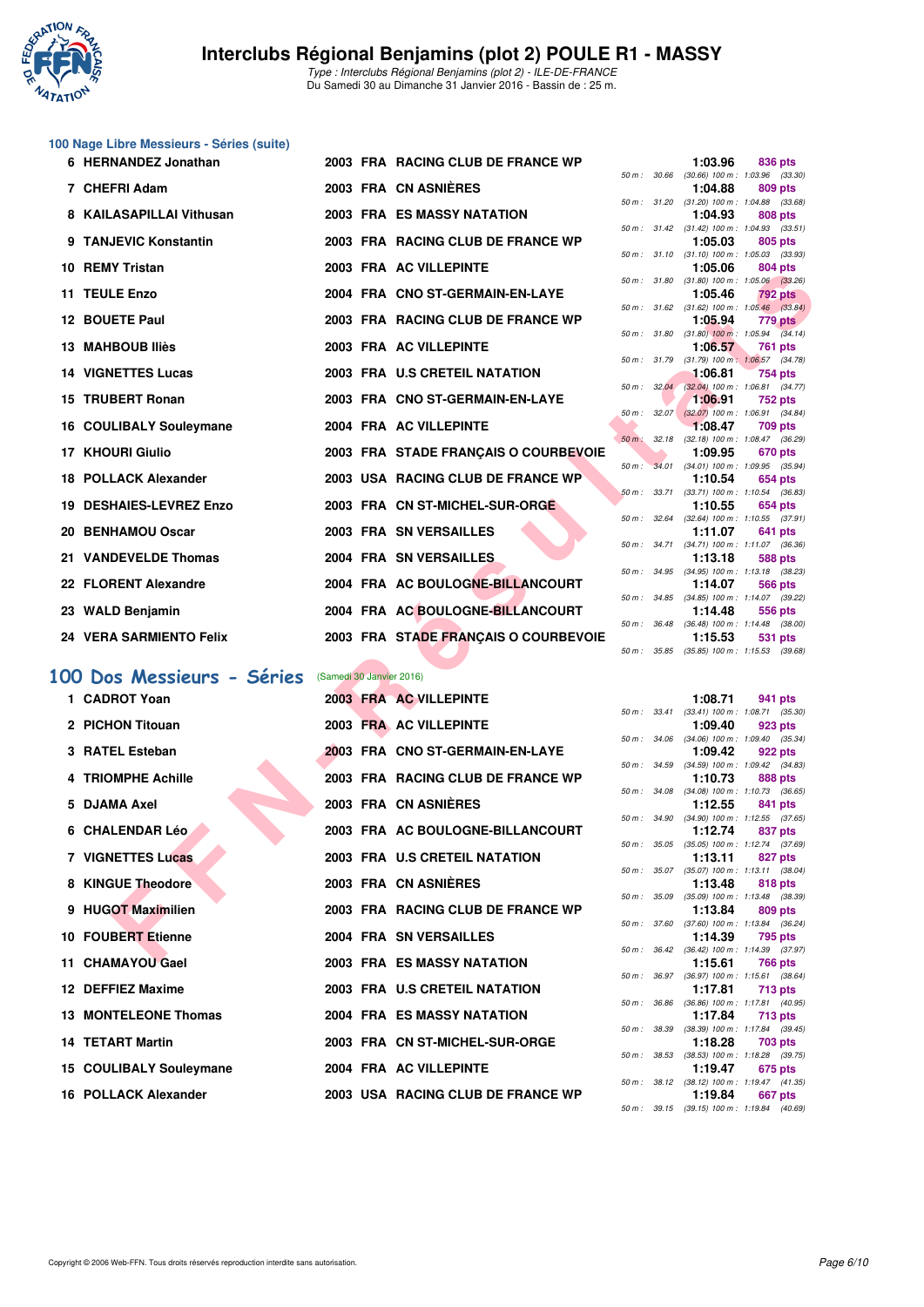

Type : Interclubs Régional Benjamins (plot 2) - ILE-DE-FRANCE Du Samedi 30 au Dimanche 31 Janvier 2016 - Bassin de : 25 m.

# **100 Dos Messieurs - Séries (suite)**

| 17 BENHAMOU Oscar       |  | 2003 FRA SN VERSAILLES               |                        |                  | 1:20.11                        | 661 pts        |  |
|-------------------------|--|--------------------------------------|------------------------|------------------|--------------------------------|----------------|--|
|                         |  |                                      |                        | 50 m : 39.55     | $(39.55)$ 100 m : 1:20.11 (40. |                |  |
| 18 DAVID Henri          |  | 2003 FRA RACING CLUB DE FRANCE WP    |                        |                  | 1:20.22                        | 658 pts        |  |
|                         |  |                                      |                        | $50 m$ : $39.43$ | $(39.43)$ 100 m : 1:20.22 (40. |                |  |
| 19 DOS SANTOS Adrien    |  | 2003 FRA AC VILLEPINTE               |                        |                  | 1:21.09                        | 639 pts        |  |
|                         |  |                                      |                        | 50 m: 39.21      | $(39.21)$ 100 m : 1:21.09 (41. |                |  |
| 20 KHOURI Giulio        |  | 2003 FRA STADE FRANCAIS O COURBEVOIE |                        |                  | 1:22.39                        | <b>611 pts</b> |  |
|                         |  |                                      | 50 m :                 | 40.00            | $(40.00)$ 100 m : 1:22.39 (42. |                |  |
| 21 VERA SARMIENTO Felix |  | 2003 FRA STADE FRANCAIS O COURBEVOIE |                        |                  | 1:23.25                        | 592 pts        |  |
|                         |  |                                      |                        | $50 m$ : 39.95   | $(39.95)$ 100 m : 1:23.25 (43. |                |  |
| 22 CALOONE Armand       |  | 2004 FRA CNO ST-GERMAIN-EN-LAYE      |                        |                  | 1:23.84                        | 580 pts        |  |
|                         |  |                                      | $50 \text{ m}$ : 39.26 |                  | $(39.26)$ 100 m : 1:23.84 (44. |                |  |
| 23 GRASSI Matheo        |  | 2004 FRA CN ST-MICHEL-SUR-ORGE       |                        |                  | 1:26.06                        | 534 pts        |  |
|                         |  |                                      |                        | 50 m: 42.12      | $(42.12)$ 100 m : 1:26.06 (43. |                |  |
| 24 NATHAN Milan         |  | 2004 FRA AC BOULOGNE-BILLANCOURT     |                        |                  | 1:27.36                        | 508 pts        |  |

#### **[100 Brasse Messieurs - Séries](http://www.ffnatation.fr/webffn/resultats.php?idact=nat&go=epr&idcpt=36753&idepr=72)** (Dimanche 31 Janvier 2016)

| <b>VERA JARMIEN I U FUIA</b>                            |  | 2003 FRA STADE FRANÇAIS O COURBEVOIE |              |              | 1.20.20                                                  | งฮ่อ มเจ       |  |
|---------------------------------------------------------|--|--------------------------------------|--------------|--------------|----------------------------------------------------------|----------------|--|
| 22 CALOONE Armand                                       |  | 2004 FRA CNO ST-GERMAIN-EN-LAYE      |              |              | 50 m : 39.95 (39.95) 100 m : 1:23.25 (43.30)<br>1:23.84  | 580 pts        |  |
| 23 GRASSI Matheo                                        |  | 2004 FRA CN ST-MICHEL-SUR-ORGE       |              |              | 50 m: 39.26 (39.26) 100 m: 1:23.84 (44.58)<br>1:26.06    | 534 pts        |  |
|                                                         |  |                                      |              |              | 50 m : 42.12 (42.12) 100 m : 1:26.06 (43.94)             |                |  |
| 24 NATHAN Milan                                         |  | 2004 FRA AC BOULOGNE-BILLANCOURT     |              |              | 1:27.36                                                  | 508 pts        |  |
|                                                         |  |                                      |              |              | 50 m: 41.86 (41.86) 100 m: 1:27.36 (45.50)               |                |  |
| 00 Brasse Messieurs - Séries (Dimanche 31 Janvier 2016) |  |                                      |              |              |                                                          |                |  |
| 1 TRUBERT Ronan                                         |  | 2003 FRA CNO ST-GERMAIN-EN-LAYE      |              |              | 1:19.44                                                  | 857 pts        |  |
| 2 LIN Julien                                            |  | 2003 FRA CN ASNIERES                 |              |              | 50 m: 37.74 (37.74) 100 m: 1:19.44 (41.70)<br>1:20.62    | 829 pts        |  |
|                                                         |  |                                      |              |              | 50 m : 37.68 (37.68) 100 m : 1:20.62 (42.94)             |                |  |
| <b>3 TANJEVIC Konstantin</b>                            |  | 2003 FRA RACING CLUB DE FRANCE WP    |              |              | 1:20.98                                                  | 821 pts        |  |
| 4 GORLIER Enzo                                          |  | 2003 FRA AC VILLEPINTE               | 50 m : 38.54 |              | $(38.54)$ 100 m : 1:20.98 $(42.44)$<br>1:21.01           | 820 pts        |  |
|                                                         |  |                                      |              | 50 m : 37.80 | $(37.80)$ 100 m : 1:21.01 $(43.21)$                      |                |  |
| 5 REMY Tristan                                          |  | 2003 FRA AC VILLEPINTE               |              |              | 1:22.06<br>50 m: 38.00 (38.00) 100 m: 1:22.06 (44.06)    | 797 pts        |  |
| 6 KAMALEU GUIAMBA Bernar                                |  | 2003 FRA U.S CRETEIL NATATION        |              |              | 1:22.31                                                  | 791 pts        |  |
|                                                         |  |                                      | 50 m : 37.89 |              | (37.89) 100 m: 1:22.31 (44.42)                           |                |  |
| 7 CHALENDAR Léo                                         |  | 2003 FRA AC BOULOGNE-BILLANCOURT     |              |              | 1:23.28<br>50 m: 39.12 (39.12) 100 m: 1:23.28 (44.16)    | 769 pts        |  |
| 8 BOUETE Paul                                           |  | 2003 FRA RACING CLUB DE FRANCE WP    |              |              | 1:23.36                                                  | <b>768 pts</b> |  |
| 9 LOTENBERG Rayane                                      |  | 2003 FRA STADE FRANÇAIS O COURBEVOIE |              |              | 50 m: 39.25 (39.25) 100 m: 1:23.36 (44.11)<br>1:23.51    | 764 pts        |  |
|                                                         |  |                                      |              |              | 50 m: 37.93 (37.93) 100 m: 1:23.51 (45.58)               |                |  |
| 10 DJAMA Axel                                           |  | 2003 FRA CN ASNIERES                 |              |              | 1:23.86                                                  | <b>757 pts</b> |  |
| <b>11 TRIOMPHE Achille</b>                              |  | 2003 FRA RACING CLUB DE FRANCE WP    |              |              | 50 m : 39.34 (39.34) 100 m : 1:23.86 (44.52)<br>1:23.87  | 757 pts        |  |
|                                                         |  |                                      |              |              | 50 m: 39.37 (39.37) 100 m: 1:23.87 (44.50)               |                |  |
| 12 TEULE Enzo                                           |  | 2004 FRA CNO ST-GERMAIN-EN-LAYE      |              |              | 1:24.19<br>50 m: 39.00 (39.00) 100 m: 1:24.19 (45.19)    | <b>750 pts</b> |  |
| <b>13 FOUBERT Etienne</b>                               |  | 2004 FRA SN VERSAILLES               |              |              | 1:24.58                                                  | 741 pts        |  |
|                                                         |  |                                      | 50 m: 39.72  |              | $(39.72)$ 100 m : 1:24.58 $(44.86)$                      |                |  |
| <b>14 ZEINATY Thomas</b>                                |  | 2003 FRA STADE FRANÇAIS O COURBEVOIE |              |              | 1:24.93<br>50 m: 39.28 (39.28) 100 m: 1:24.93 (45.65)    | 733 pts        |  |
| <b>15 TETART Martin</b>                                 |  | 2003 FRA CN ST-MICHEL-SUR-ORGE       |              |              | 1:26.38                                                  | 703 pts        |  |
| 16 CHAMAYOU Gael                                        |  | <b>2003 FRA ES MASSY NATATION</b>    |              |              | 50 m : 40.30 (40.30) 100 m : 1:26.38 (46.08)<br>1:28.73  | 654 pts        |  |
|                                                         |  |                                      |              |              | 50 m: 41.45 (41.45) 100 m: 1:28.73 (47.28)               |                |  |
| 17 COLOMAR Kyllian                                      |  | 2003 FRA SN VERSAILLES               |              |              | 1:28.74                                                  | 654 pts        |  |
| 18 BEGUE TURON Raphael                                  |  | 2004 FRA RACING CLUB DE FRANCE WP    |              |              | 50 m: 41.25 (41.25) 100 m: 1:28.74 (47.49)<br>1:29.78    | 633 pts        |  |
|                                                         |  |                                      |              |              | 50 m: 42.32 (42.32) 100 m: 1:29.78 (47.46)               |                |  |
| <b>19 MONTELEONE Thomas</b>                             |  | <b>2004 FRA ES MASSY NATATION</b>    |              |              | 1:29.90<br>50 m: 42.34 (42.34) 100 m: 1:29.90 (47.56)    | 630 pts        |  |
| 20 DEFFIEZ Maxime                                       |  | 2003 FRA U.S CRETEIL NATATION        |              |              | 1:30.08                                                  | 627 pts        |  |
|                                                         |  |                                      |              |              | 50 m: 41.92 (41.92) 100 m: 1:30.08 (48.16)               |                |  |
| 21 BELLAHCENE Bilel                                     |  | 2003 FRA AC VILLEPINTE               |              |              | 1:31.05<br>50 m: 42.88 (42.88) 100 m: 1:31.05 (48.17)    | 608 pts        |  |
| 22 DESHAIES-LEVREZ Enzo                                 |  | 2003 FRA CN ST-MICHEL-SUR-ORGE       |              |              | 1:36.84                                                  | 499 pts        |  |
| 23 NATHAN Milan                                         |  | 2004 FRA AC BOULOGNE-BILLANCOURT     |              |              | 50 m: 45.12 (45.12) 100 m: 1:36.84 (51.72)<br>1:39.28    | 457 pts        |  |
|                                                         |  |                                      |              |              | 50 m: 46.78 (46.78) 100 m: 1:39.28 (52.50)               |                |  |
| 24 DOS SANTOS Adrien                                    |  | 2003 FRA AC VILLEPINTE               |              |              | 1:40.28<br>$50 m - 4693$ $(4693) 100 m - 14098$ $(5335)$ | 440 pts        |  |
|                                                         |  |                                      |              |              |                                                          |                |  |

### **[100 Papillon Messieurs - Séries](http://www.ffnatation.fr/webffn/resultats.php?idact=nat&go=epr&idcpt=36753&idepr=82)** (Samedi 30 Janvier 2016)

| <b>HERNANDEZ Jonathan</b> | 2003 FRA RACING CLUB DE FRANCE WP |  | 1:08.95                                                                                                                                                                                                                                                                                                                                                                              | 879 pts |
|---------------------------|-----------------------------------|--|--------------------------------------------------------------------------------------------------------------------------------------------------------------------------------------------------------------------------------------------------------------------------------------------------------------------------------------------------------------------------------------|---------|
|                           |                                   |  | 50 m : 32.09 (32.09) 100 m : 1:08.95 (36.                                                                                                                                                                                                                                                                                                                                            |         |
| 2 RATEL Esteban           | 2003 FRA CNO ST-GERMAIN-EN-LAYE   |  | 1:09.28                                                                                                                                                                                                                                                                                                                                                                              | 870 pts |
|                           |                                   |  | $\overline{a}$ $\overline{a}$ $\overline{a}$ $\overline{a}$ $\overline{a}$ $\overline{a}$ $\overline{a}$ $\overline{a}$ $\overline{a}$ $\overline{a}$ $\overline{a}$ $\overline{a}$ $\overline{a}$ $\overline{a}$ $\overline{a}$ $\overline{a}$ $\overline{a}$ $\overline{a}$ $\overline{a}$ $\overline{a}$ $\overline{a}$ $\overline{a}$ $\overline{a}$ $\overline{a}$ $\overline{$ |         |

|                  |              | 1:20.11                    | 661 pts                                      |
|------------------|--------------|----------------------------|----------------------------------------------|
|                  | 50 m : 39.55 | $(39.55)$ 100 m :          | $1:20.11$ $(40.56)$                          |
|                  |              |                            | $1:20.22$ 658 pts                            |
| 50 m: 39.43      |              | $(39.43) 100 m$ :          | 1:20.22 (40.79)                              |
|                  |              |                            | $1:21,09$ 639 pts                            |
|                  | 50 m : 39.21 | $(39.21)$ 100 m :          | 1:21.09 (41.88)                              |
|                  |              |                            | $1:22.39$ 611 pts                            |
| $50 m$ : $40.00$ |              | $(40.00)$ 100 m :          | 1:22.39 (42.39)                              |
|                  |              |                            |                                              |
|                  |              |                            | $1:23.25$ 592 pts                            |
|                  |              | 50 m: 39.95 (39.95) 100 m: | $1:23.25$ $(43.30)$                          |
|                  |              |                            | $1:23.84$ 580 pts                            |
| 50 m: 39.26      |              | $(39.26)$ 100 m :          | $1:23.84$ $(44.58)$                          |
|                  |              |                            | $1:26.06$ 534 pts                            |
|                  |              |                            | 50 m : 42.12 (42.12) 100 m : 1:26.06 (43.94) |
|                  |              |                            | 1:27.36 508 pts                              |

|          |       | 1:19.44                    | 857 pts            |         |
|----------|-------|----------------------------|--------------------|---------|
| $50 m$ : | 37.74 | $(37.74) 100 m$ :          | 1:19.44            | (41.70) |
|          |       | 1:20.62                    | 829                | pts     |
| $50 m$ : | 37.68 | $(37.68) 100 m$ :          | 1:20.62            | (42.94) |
|          |       | 1:20.98                    | 821                | pts     |
| 50 m :   | 38.54 | $(38.54) 100 m$ :          | 1:20.98            | (42.44) |
|          |       | 1:21.01                    | 820 pts            |         |
| $50 m$ : | 37.80 | $(37.80)$ 100 m :          | 1:21.01            | (43.21) |
|          |       | 1:22.06                    | 797                | pts     |
| $50 m$ : | 38.00 | (38.00) 100 m :            | 1:22.06            | (44.06) |
|          |       | 1:22.31                    | 791                | pts     |
| $50 m$ : | 37.89 | $(37.89) 100 m$ :          | 1:22.31            | (44.42) |
|          |       | 1:23.28                    | <b>769 pts</b>     |         |
| $50 m$ : | 39.12 | $(39.12) 100 m$ :          | 1:23.28            | (44.16) |
|          |       | 1:23.36                    | 768 pts            |         |
| $50 m$ : | 39.25 | $(39.25)$ 100 m :          | 1:23.36            | (44.11) |
|          |       | 1:23.51                    | <b>764 pts</b>     |         |
| $50 m$ : | 37.93 | (37.93) 100 m :            | 1:23.51            | (45.58) |
|          |       | 1:23.86                    | 757 pts            |         |
| $50 m$ : | 39.34 | (39.34) 100 m :            | 1:23.86            | (44.52) |
|          |       | 1:23.87                    | 757                | pts     |
| $50 m$ : | 39.37 | (39.37) 100 m :            | 1:23.87            | (44.50) |
|          |       | 1:24.19                    | 750 pts            |         |
| $50 m$ : | 39.00 | (39.00) 100 m :            | 1:24.19            | (45.19) |
|          |       | 1:24.58                    | 741                | pts     |
| $50 m$ : | 39.72 | $(39.72)$ 100 m :          | 1:24.58            | (44.86) |
|          |       | 1:24.93                    | 733 pts            |         |
| $50 m$ : | 39.28 | (39.28) 100 m :<br>1:26.38 | 1:24.93            | (45.65) |
| $50 m$ : | 40.30 | $(40.30)$ 100 m :          | 703 pts<br>1:26.38 | (46.08) |
|          |       | 1:28.73                    | 654 pts            |         |
| $50 m$ : | 41.45 | $(41.45) 100 m$ :          | 1:28.73            | (47.28) |
|          |       | 1:28.74                    | 654 pts            |         |
| $50 m$ : | 41.25 | $(41.25)$ 100 m :          | 1:28.74            | (47.49) |
|          |       | 1:29.78                    | 633 pts            |         |
| $50 m$ : | 42.32 | (42.32) 100 m :            | 1:29.78            | (47.46) |
|          |       | 1:29.90                    | 630                | pts     |
| $50 m$ : | 42.34 | (42.34) 100 m :            | 1:29.90            | (47.56) |
|          |       | 1:30.08                    | 627                | pts     |
| $50 m$ : | 41.92 | $(41.92) 100 m$ :          | 1:30.08            | (48.16) |
|          |       | 1:31.05                    | 608 pts            |         |
| $50 m$ : | 42.88 | $(42.88) 100 m$ :          | 1:31.05            | (48.17) |
|          |       | 1:36.84                    | 499 pts            |         |
| $50 m$ : | 45.12 | $(45.12) 100 m$ :          | 1:36.84            | (51.72) |
|          |       | 1:39.28                    | 457                | pts     |
| $50 m$ : | 46.78 | (46.78) 100 m :            | 1:39.28            | (52.50) |
|          |       | 1:40.28                    | 440 pts            |         |
| $50 m$ : | 46.93 | (46.93) 100 m :            | 1:40.28            | (53.35) |
|          |       |                            |                    |         |

|  | $1:08.95$ 879 pts                            |  |
|--|----------------------------------------------|--|
|  | 50 m : 32.09 (32.09) 100 m : 1:08.95 (36.86) |  |
|  | $1:09.28$ 870 pts                            |  |
|  | 50 m: 31.56 (31.56) 100 m: 1:09.28 (37.72)   |  |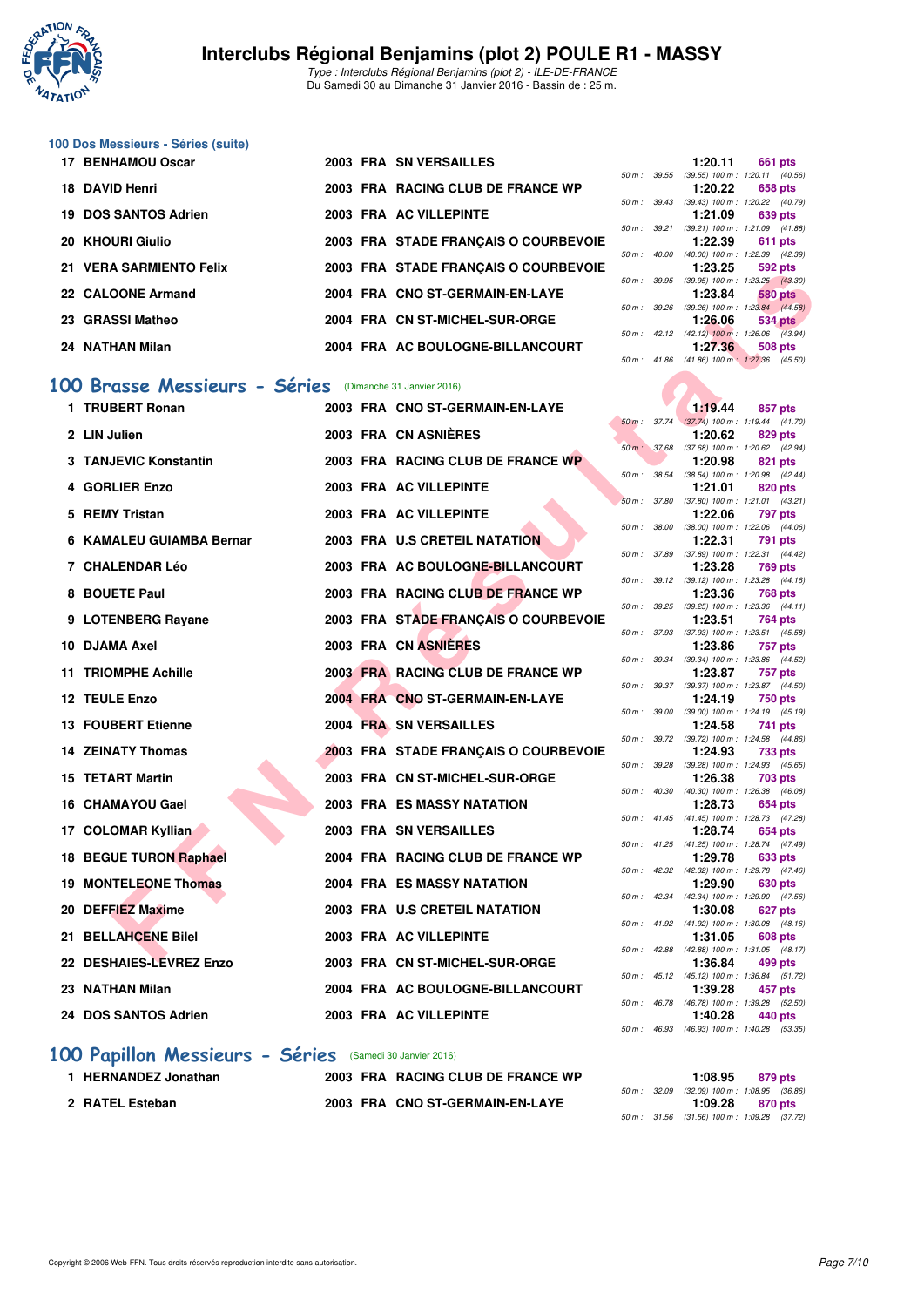

| 100 Papillon Messieurs - Séries (suite) |  |  |  |
|-----------------------------------------|--|--|--|
|-----------------------------------------|--|--|--|

| 3  | <b>CADROT Yoan</b>                                                       |          | 2003 FRA AC VILLEPINTE                                                                     |          |              | 1:09.45                                               | <b>866 pts</b> |                          |  |
|----|--------------------------------------------------------------------------|----------|--------------------------------------------------------------------------------------------|----------|--------------|-------------------------------------------------------|----------------|--------------------------|--|
|    | <b>CRETET Dorian</b>                                                     |          | <b>2003 FRA ES MASSY NATATION</b>                                                          |          | 50 m : 31.90 | $(31.90)$ 100 m : 1:09.45 $(37.55)$<br>1:09.60        | 862 pts        |                          |  |
|    |                                                                          |          |                                                                                            |          | 50 m : 33.25 | $(33.25)$ 100 m : 1:09.60 $(36.35)$                   |                |                          |  |
| 5  | <b>LIN Julien</b>                                                        |          | 2003 FRA CN ASNIERES                                                                       |          |              | 1:11.87                                               | 805 pts        |                          |  |
| 6. | <b>CHEFRI Adam</b>                                                       |          | 2003 FRA CN ASNIERES                                                                       |          | 50 m: 32.84  | (32.84) 100 m: 1:11.87 (39.03)<br>1:12.72             | <b>784 pts</b> |                          |  |
|    |                                                                          |          |                                                                                            |          |              | 50 m: 33.16 (33.16) 100 m: 1:12.72 (39.56)            |                |                          |  |
| 7  | <b>MAHBOUB Iliès</b>                                                     |          | 2003 FRA AC VILLEPINTE                                                                     |          | 50 m : 34.81 | 1:14.66<br>$(34.81)$ 100 m : 1:14.66 $(39.85)$        | <b>737 pts</b> |                          |  |
| 8  | <b>CHELLIA Sami</b>                                                      |          | 2003 FRA U.S CRETEIL NATATION                                                              |          |              | 1:14.86                                               | 733 pts        |                          |  |
|    |                                                                          |          |                                                                                            |          | 50 m : 33.45 | $(33.45)$ 100 m : 1:14.86 $(41.41)$                   |                |                          |  |
| 9  | <b>GORLIER Enzo</b>                                                      |          | 2003 FRA AC VILLEPINTE                                                                     |          | 50 m : 35.04 | 1:14.87<br>$(35.04)$ 100 m : 1:14.87 $(39.83)$        | <b>732 pts</b> |                          |  |
| 10 | <b>HUGOT Maximilien</b>                                                  |          | 2003 FRA RACING CLUB DE FRANCE WP                                                          |          |              | 1:15.53                                               | 717 pts        |                          |  |
| 11 | <b>BELLAHCENE Bilel</b>                                                  |          | 2003 FRA AC VILLEPINTE                                                                     |          | 50 m : 34.65 | $(34.65)$ 100 m : 1:15.53 $(40.88)$<br>1:16.15        | 702 pts        |                          |  |
|    |                                                                          |          |                                                                                            |          | 50 m: 35.51  | $(35.51)$ 100 m : 1:16.15 (40.64)                     |                |                          |  |
| 12 | <b>KAMALEU GUIAMBA Bernar</b>                                            |          | 2003 FRA U.S CRETEIL NATATION                                                              |          |              | 1:16.23                                               | <b>701 pts</b> |                          |  |
|    | 13 LOTENBERG Rayane                                                      |          | 2003 FRA STADE FRANÇAIS O COURBEVOIE                                                       |          | 50 m: 34.08  | $(34.08)$ 100 m : 1:16.23 $(42.15)$<br>1:18.51        | 649 pts        |                          |  |
|    |                                                                          |          |                                                                                            | $50 m$ : | 35.59        | (35.59) 100 m: 1:18.51 (42.92)                        |                |                          |  |
|    | <b>14 VAREILLAUD Maxime</b>                                              |          | 2003 FRA CN ST-MICHEL-SUR-ORGE                                                             | $50 m$ : | 35.95        | 1:18.93<br>(35.95) 100 m: 1:18.93 (42.98)             | 640 pts        |                          |  |
| 15 | <b>ZEINATY Thomas</b>                                                    |          | 2003 FRA STADE FRANÇAIS O COURBEVOIE                                                       |          |              | 1:20.08                                               | 615 pts        |                          |  |
|    |                                                                          |          |                                                                                            |          |              | 50 m: 37.43 (37.43) 100 m: 1:20.08                    |                | (42.65)                  |  |
| 16 | <b>CALOONE Armand</b>                                                    |          | 2004 FRA CNO ST-GERMAIN-EN-LAYE                                                            |          | 50 m: 36.35  | 1:20.36<br>(36.35) 100 m : 1:20.36                    | 609 pts        | (44.01)                  |  |
| 17 | <b>COLOMAR Kyllian</b>                                                   |          | 2003 FRA SN VERSAILLES                                                                     |          |              | 1:21.09                                               | 593 pts        |                          |  |
| 18 | <b>KAILASAPILLAI Vithusan</b>                                            |          | <b>2003 FRA ES MASSY NATATION</b>                                                          |          | 50 m: 36.65  | $(36.65)$ 100 m : 1:21.09 $(44.44)$<br>1:21.56        | 583 pts        |                          |  |
|    |                                                                          |          |                                                                                            |          | 50 m: 37.08  | (37.08) 100 m: 1:21.56 (44.48)                        |                |                          |  |
| 19 | <b>DAVID Henri</b>                                                       |          | 2003 FRA RACING CLUB DE FRANCE WP                                                          |          |              | 1:25.59                                               | <b>501 pts</b> |                          |  |
|    | 20 BEGUE TURON Raphael                                                   |          | 2004 FRA RACING CLUB DE FRANCE WP                                                          |          | 50 m: 38.98  | (38.98) 100 m: 1:25.59 (46.61)<br>1:25.67             | <b>500 pts</b> |                          |  |
|    |                                                                          |          |                                                                                            |          | 50 m: 39.56  | $(39.56)$ 100 m : 1:25.67 $(46.11)$                   |                |                          |  |
|    | 21 VANDEVELDE Thomas                                                     |          | <b>2004 FRA SN VERSAILLES</b>                                                              |          | 50 m: 40.53  | 1:26.90<br>(40.53) 100 m: 1:26.90 (46.37)             | 476 pts        |                          |  |
|    | 22 WALD Benjamin                                                         |          | 2004 FRA AC BOULOGNE-BILLANCOURT                                                           |          |              | 1:30.83                                               | 404 pts        |                          |  |
|    | 23 GRASSI Matheo                                                         |          | 2004 FRA CN ST-MICHEL-SUR-ORGE                                                             |          |              | 50 m: 42.28 (42.28) 100 m: 1:30.83 (48.55)<br>1:31.45 | 394 pts        |                          |  |
|    |                                                                          |          |                                                                                            |          | 50 m: 42.56  | (42.56) 100 m: 1:31.45 (48.89)                        |                |                          |  |
|    | 24 FLORENT Alexandre                                                     |          | 2004 FRA AC BOULOGNE-BILLANCOURT                                                           |          |              | 1:33.71                                               | <b>356 pts</b> |                          |  |
|    |                                                                          |          |                                                                                            |          | 50 m : 42.75 | (42.75) 100 m : 1:33.71 (50.96)                       |                |                          |  |
|    | 4x200 Nage Libre Messieurs - Séries                                      |          | (Samedi 30 Janvier 2016)                                                                   |          |              |                                                       |                |                          |  |
|    | 1 TEULE Enzo                                                             |          | 2004 FRA CNO ST-GERMAIN-EN-LAYE                                                            |          |              | 9:22.38                                               | 827 pts        |                          |  |
|    | <b>CALOONE Armand</b>                                                    | 2004 FRA |                                                                                            |          |              |                                                       |                |                          |  |
|    | <b>TRUBERT Ronan</b>                                                     | 2003 FRA |                                                                                            |          |              |                                                       |                |                          |  |
|    | <b>RATEL Esteban</b>                                                     | 2003 FRA |                                                                                            |          |              |                                                       |                |                          |  |
|    | $50 m: -$<br>100 m: 1:06.14 (1:06.14)<br>$150 m: -$<br>2 KINGUE Theodore |          | 200 m: 2:19.10 (1:12.96)<br>$250 m: -$<br>300 m: 3:30.66 (1:11.56)<br>2003 FRA CN ASNIERES |          |              | $350 m: -$<br>9:22.84                                 | <b>826 pts</b> | 400 m: 4:47.25 (1:16.59) |  |
|    | <b>DJAMA Axel</b>                                                        | 2003 FRA |                                                                                            |          |              |                                                       |                |                          |  |
|    | LIN Julien                                                               | 2003 FRA |                                                                                            |          |              |                                                       |                |                          |  |
|    | <b>CHEFRI Adam</b>                                                       | 2003 FRA |                                                                                            |          |              |                                                       |                |                          |  |
|    | 100 m: 1:07.62 (1:07.62)<br>$150 m: -$<br>$50 m: -$                      |          | 200 m: 2:20.93 (1:13.31)<br>250 m : ---<br>300 m: 3:28.55 (1:07.62)                        |          |              | $350 m : -$                                           |                | 400 m: 4:41.92 (1:13.37) |  |
|    | 3 CADROT Yoan                                                            |          | 2003 FRA AC VILLEPINTE                                                                     |          |              | 9:24.02                                               | 821 pts        |                          |  |
|    | <b>REMY Tristan</b>                                                      | 2003 FRA |                                                                                            |          |              |                                                       |                |                          |  |

| 1 TEULE Enzo                                           |          | 2004 FRA CNO ST-GERMAIN-EN-LAYE                                      | 9:22.38     | 827 pts                                 |
|--------------------------------------------------------|----------|----------------------------------------------------------------------|-------------|-----------------------------------------|
| <b>CALOONE Armand</b>                                  | 2004 FRA |                                                                      |             |                                         |
| <b>TRUBERT Ronan</b>                                   | 2003 FRA |                                                                      |             |                                         |
| <b>RATEL Esteban</b>                                   | 2003 FRA |                                                                      |             |                                         |
| $50 m : -$<br>100 m : 1:06.14 (1:06.14)<br>$150 m : -$ |          | 200 m : 2:19.10 (1:12.96)<br>300 m: 3:30.66 (1:11.56)<br>250 m : --- | $350 m : -$ | 400 m: 4:47.25 (1:16.59)<br>$450 m: -$  |
| 2 KINGUE Theodore                                      |          | 2003 FRA CN ASNIERES                                                 | 9:22.84     | 826 pts                                 |
| <b>DJAMA Axel</b>                                      | 2003 FRA |                                                                      |             |                                         |
| <b>LIN Julien</b>                                      | 2003 FRA |                                                                      |             |                                         |
| <b>CHEFRI Adam</b>                                     | 2003 FRA |                                                                      |             |                                         |
| $50 m: -$<br>100 m: 1:07.62 (1:07.62)<br>$150 m : -$   |          | 200 m : 2:20.93 (1:13.31)<br>300 m: 3:28.55 (1:07.62)<br>250 m : --- | $350 m : -$ | 400 m : 4:41.92 (1:13.37)<br>$450 m: -$ |
| 3 CADROT Yoan                                          |          | 2003 FRA AC VILLEPINTE                                               | 9:24.02     | 821 pts                                 |
| <b>REMY Tristan</b>                                    | 2003 FRA |                                                                      |             |                                         |
| <b>PICHON Titouan</b>                                  | 2003 FRA |                                                                      |             |                                         |
| <b>GORLIER Enzo</b>                                    | 2003 FRA |                                                                      |             |                                         |
| 100 m: 1:04.96 (1:04.96)<br>150 m : ---<br>$50 m : -$  |          | 200 m : 2:16.30 (1:11.34)<br>250 m : --- 300 m : 3:21.93 (1:05.63)   | 350 m : --- | 400 m: 4:34.16 (1:12.23)<br>$450 m: -$  |
| 4 HERNANDEZ Jonathan                                   |          | 2003 FRA RACING CLUB DE FRANCE WP                                    | 9:27.19     | 810 pts                                 |
| <b>HUGOT Maximilien</b>                                | 2003 FRA |                                                                      |             |                                         |
| <b>TRIOMPHE Achille</b>                                | 2003 FRA |                                                                      |             |                                         |
| <b>TANJEVIC Konstantin</b>                             | 2003 FRA |                                                                      |             |                                         |
| 100 m: 1:07.59 (1:07.59)<br>$150 m : -$<br>$50 m : -$  |          | 200 m: 2:20.83 (1:13.24)<br>250 m : ---<br>300 m: 3:29.37 (1:08.54)  | 350 m : --- | 400 m : 4:42.33 (1:12.96)<br>$450 m: -$ |
| 5 CRETET Dorian                                        |          | 2003 FRA ES MASSY NATATION                                           | 9:34.15     | 784 pts                                 |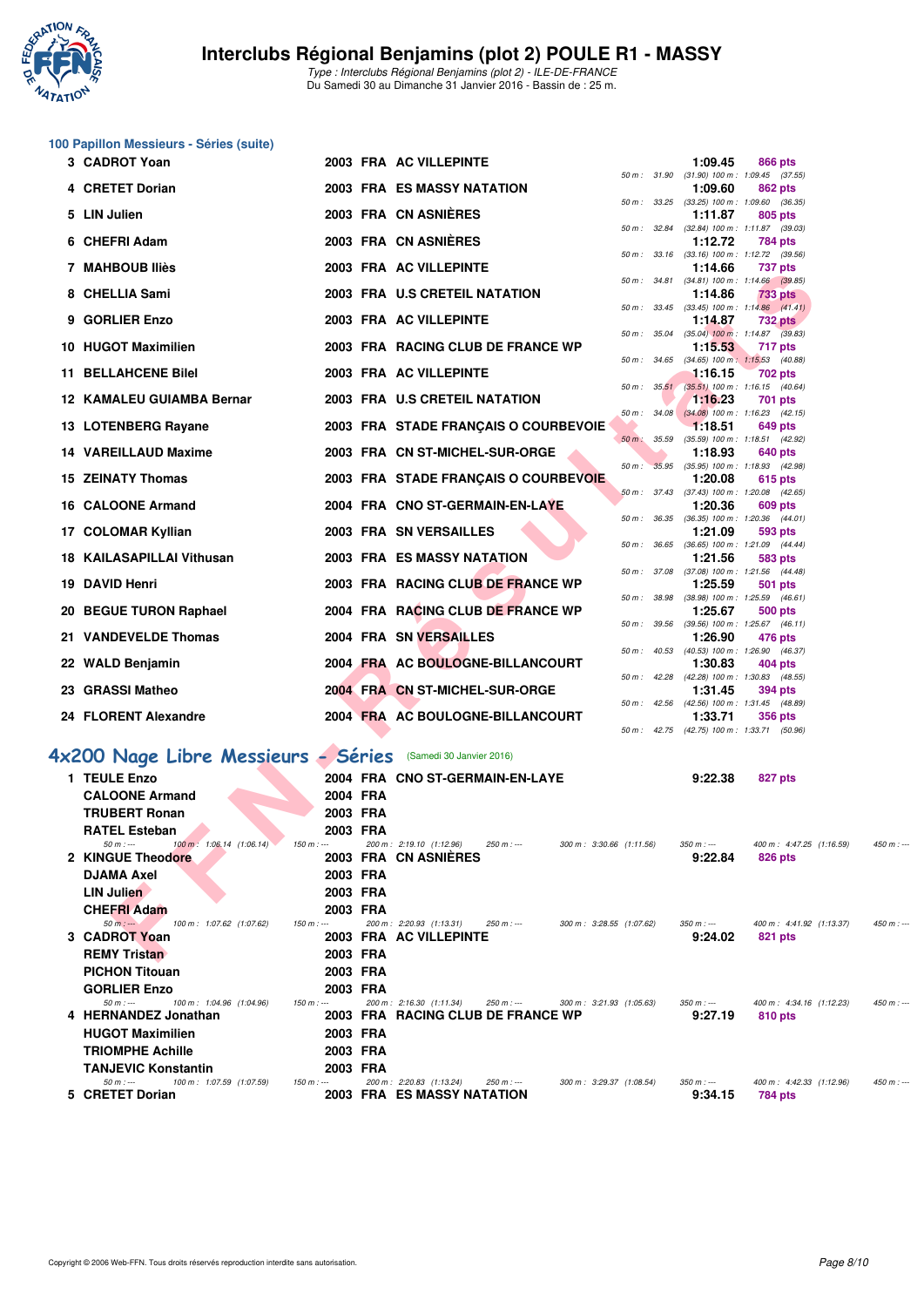

| 4x200 Nage Libre Messieurs - Séries (suite)                                     |             |                      |          |                                                              |             |                          |                         |                                     |            |
|---------------------------------------------------------------------------------|-------------|----------------------|----------|--------------------------------------------------------------|-------------|--------------------------|-------------------------|-------------------------------------|------------|
| <b>CHAMAYOU Gael</b>                                                            |             | 2003 FRA             |          |                                                              |             |                          |                         |                                     |            |
| <b>MONTELEONE Thomas</b>                                                        |             | 2004 FRA             |          |                                                              |             |                          |                         |                                     |            |
| <b>KAILASAPILLAI Vithusan</b>                                                   |             | 2003 FRA             |          | 200 m: 2:10.55 (1:07.74)                                     |             |                          | $350 m: -$              |                                     |            |
| $50 m: -$<br>100 m: 1:02.81 (1:02.81)<br>6 VIGNETTES Lucas                      | $150 m: -$  |                      |          | 2003 FRA U.S CRETEIL NATATION                                | $250 m : -$ | 300 m: 3:21.51 (1:10.96) | 9:44.50                 | 400 m: 4:38.47 (1:16.96)<br>747 pts | $450 m: -$ |
| <b>KAMALEU GUIAMBA Bernar</b>                                                   |             | 2003 FRA             |          |                                                              |             |                          |                         |                                     |            |
| <b>DEFFIEZ Maxime</b>                                                           |             | 2003 FRA             |          |                                                              |             |                          |                         |                                     |            |
| <b>CHELLIA Sami</b>                                                             |             | 2003 FRA             |          |                                                              |             |                          |                         |                                     |            |
| $50 m: -$<br>100 m: 1:09.14 (1:09.14)<br>7 MAHBOUB Iliès                        | $150 m: -$  |                      |          | 200 m: 2:22.78 (1:13.64)<br>2003 FRA AC VILLEPINTE           | $250 m: -$  | 300 m: 3:34.56 (1:11.78) | $350 m: -$<br>10:02.55  | 400 m: 4:52.53 (1:17.97)<br>685 pts | $450 m: -$ |
| <b>BELLAHCENE Bilel</b>                                                         |             | 2003 FRA             |          |                                                              |             |                          |                         |                                     |            |
| <b>DOS SANTOS Adrien</b>                                                        |             | 2003 FRA             |          |                                                              |             |                          |                         |                                     |            |
| <b>COULIBALY Souleymane</b>                                                     |             | 2004 FRA             |          |                                                              |             |                          |                         |                                     |            |
| 100 m: 1:08.71 (1:08.71)<br>$50 m: -$                                           | $150 m: -$  |                      |          | 200 m: 2:23.65 (1:14.94)                                     | $250 m: -$  | 300 m: 3:34.92 (1:11.27) | $350 m: -$              | 400 m: 4:52.38 (1:17.46)            | $450 m: -$ |
| 8 COLOMAR Kyllian                                                               |             |                      |          | 2003 FRA SN VERSAILLES                                       |             |                          | 10:02.94                | 684 pts                             |            |
| <b>BENHAMOU Oscar</b><br><b>VANDEVELDE Thomas</b>                               |             | 2003 FRA<br>2004 FRA |          |                                                              |             |                          |                         |                                     |            |
| <b>FOUBERT Etienne</b>                                                          |             | 2004 FRA             |          |                                                              |             |                          |                         |                                     |            |
| $50 m: -$<br>100 m: 1:09.38 (1:09.38)                                           | $150 m: -$  |                      |          | 200 m: 2:26.43 (1:17.05)                                     | $250 m : -$ | 300 m: 3:41.18 (1:14.75) | $350 m: -$              | 400 m: 5:01.00 (1:19.82)            | $450 m: -$ |
| 9 ZEINATY Thomas                                                                |             |                      |          | <b>2003 FRA STADE FRANÇAIS O COURBEVOIE</b>                  |             |                          | 10:14.49                | 645 pts                             |            |
| <b>LOTENBERG Rayane</b>                                                         |             | 2003 FRA             |          |                                                              |             |                          |                         |                                     |            |
| <b>KHOURI Giulio</b>                                                            |             | 2003 FRA             |          |                                                              |             |                          |                         |                                     |            |
| <b>VERA SARMIENTO Felix</b><br>$50 m: -$<br>100 m: 1:08.62 (1:08.62)            | $150 m : -$ | 2003 FRA             |          | 200 m: 2:23.72 (1:15.10)                                     | $250 m : -$ | 300 m: 3:36.94 (1:13.22) | $350 m : -$             | 400 m: 4:55.62 (1:18.68)            | $450 m: -$ |
| 10 TETART Martin                                                                |             |                      |          | 2003 FRA CN ST-MICHEL-SUR-ORGE                               |             |                          | 10:17.25                | 636 pts                             |            |
| <b>GRASSI Matheo</b>                                                            |             | 2004 FRA             |          |                                                              |             |                          |                         |                                     |            |
| <b>VAREILLAUD Maxime</b>                                                        |             | 2003 FRA             |          |                                                              |             |                          |                         |                                     |            |
| <b>DESHAIES-LEVREZ Enzo</b><br>$50 m: -$<br>100 m: 1:11.80 (1:11.80)            | $150 m: -$  | 2003 FRA             |          | 200 m: 2:27.82 (1:16.02)                                     | $250 m : -$ | 300 m: 3:49.87 (1:22.05) | $350 m : -$             | 400 m: 5:11.86 (1:21.99)            | $450 m: -$ |
| 11 DAVID Henri                                                                  |             |                      |          | 2003 FRA RACING CLUB DE FRANCE WP                            |             |                          | 10:17.53                | 635 pts                             |            |
| <b>BEGUE TURON Raphael</b>                                                      |             | 2004 FRA             |          |                                                              |             |                          |                         |                                     |            |
| <b>POLLACK Alexander</b>                                                        |             | 2003 USA             |          |                                                              |             |                          |                         |                                     |            |
| <b>BOUETE Paul</b>                                                              |             | 2003 FRA             |          |                                                              |             |                          |                         |                                     |            |
| $50 m$ : ---<br>100 m: 1:11.32 (1:11.32)<br>12 CHALENDAR Léo                    | $150 m: -$  |                      |          | 200 m: 2:29.56 (1:18.24)<br>2003 FRA AC BOULOGNE-BILLANCOURT | $250 m: -$  | 300 m: 3:46.22 (1:16.66) | $350 m : -$<br>10:47.23 | 400 m: 5:08.44 (1:22.22)<br>542 pts | $450 m: -$ |
| <b>NATHAN Milan</b>                                                             |             | 2004 FRA             |          |                                                              |             |                          |                         |                                     |            |
| <b>FLORENT Alexandre</b>                                                        |             |                      | 2004 FRA |                                                              |             |                          |                         |                                     |            |
| <b>WALD Benjamin</b>                                                            |             | 2004 FRA             |          |                                                              |             |                          |                         |                                     |            |
| $50 m: -$<br>100 m: 1:10.09 (1:10.09)                                           | $150 m: -$  |                      |          | 200 m: 2:26.60 (1:16.51)                                     | $250 m : -$ | 300 m: 3:47.31 (1:20.71) | $350 m : -$             | 400 m: 5:16.35 (1:29.04)            | $450 m: -$ |
| 4x100 4 Nages Ind. Messieurs - Séries (Dimanche 31 Janvier 2016)                |             |                      |          |                                                              |             |                          |                         |                                     |            |
| 1 HUGOT Maximilien                                                              |             |                      |          | 2003 FRA RACING CLUB DE FRANCE WP                            |             |                          | 4:51.36                 | 620 pts                             |            |
| <b>TRIOMPHE Achille</b>                                                         |             | 2003 FRA             |          |                                                              |             |                          |                         |                                     |            |
| <b>TANJEVIC Konstantin</b>                                                      |             | 2003 FRA             |          |                                                              |             |                          |                         |                                     |            |
| <b>HERNANDEZ Jonathan</b>                                                       |             | 2003 FRA             |          |                                                              |             |                          |                         |                                     |            |
| $100 \text{ m}$ : $1:12.47$ (1:12.47)<br>$50 m : -$<br>2 KAMALEU GUIAMBA Bernar | $150 m: -$  |                      |          | 200 m: 2:24.08 (1:11.61)<br>2003 FRA U.S CRETEIL NATATION    | $250 m : -$ | 300 m: 3:38.67 (1:14.59) | $350 m : -$<br>4:56.02  | 400 m: 4:51.36 (1:12.69)<br>597 pts |            |
| <b>DEFFIEZ Maxime</b>                                                           |             | 2003 FRA             |          |                                                              |             |                          |                         |                                     |            |
| <b>VIGNETTES Lucas</b>                                                          |             | 2003 FRA             |          |                                                              |             |                          |                         |                                     |            |
| <b>CHELLIA Sami</b>                                                             |             | 2003 FRA             |          |                                                              |             |                          |                         |                                     |            |
| $50 m : -$<br>100 m: 1:13.33 (1:13.33)<br>3 RATEL Esteban                       | $150 m: -$  |                      |          | 200 m: 2:29.90 (1:16.57)                                     | $250 m: -$  | 300 m: 3:44.58 (1:14.68) | $350 m : -$             | 400 m: 4:56.02 (1:11.44)            |            |
| <b>TRUBERT Ronan</b>                                                            |             | 2003 FRA             |          | 2003 FRA CNO ST-GERMAIN-EN-LAYE                              |             |                          | 4:56.46                 | 595 pts                             |            |
| <b>CALOONE Armand</b>                                                           |             | 2004 FRA             |          |                                                              |             |                          |                         |                                     |            |
| <b>TEULE Enzo</b>                                                               |             | 2004 FRA             |          |                                                              |             |                          |                         |                                     |            |
| $50 m: -$<br>100 m: 1:09.65 (1:09.65)                                           | $150 m: -$  |                      |          | 200 m: 2:25.85 (1:16.20)                                     | $250 m : -$ | 300 m: 3:44.01 (1:18.16) | $350 m : -$             | 400 m: 4:56.46 (1:12.45)            |            |
| 4 KINGUE Theodore                                                               |             |                      |          | 2003 FRA CN ASNIERES                                         |             |                          | 4:57.07                 | 592 pts                             |            |
| <b>DJAMA Axel</b>                                                               |             | 2003 FRA             |          |                                                              |             |                          |                         |                                     |            |
|                                                                                 |             |                      |          |                                                              |             |                          |                         |                                     |            |
| $50 m: -$<br>100 m: 1:13.88 (1:13.88)                                           | $150 m : -$ |                      |          | 200 m: 2:27.15 (1:13.27)                                     | 250 m : --- | 300 m: 3:40.16 (1:13.01) | $350 m : -$             | 400 m: 4:57.07 (1:16.91)            |            |
| <b>LIN Julien</b><br><b>CHEFRI Adam</b>                                         |             | 2003 FRA<br>2003 FRA |          |                                                              |             |                          |                         |                                     |            |